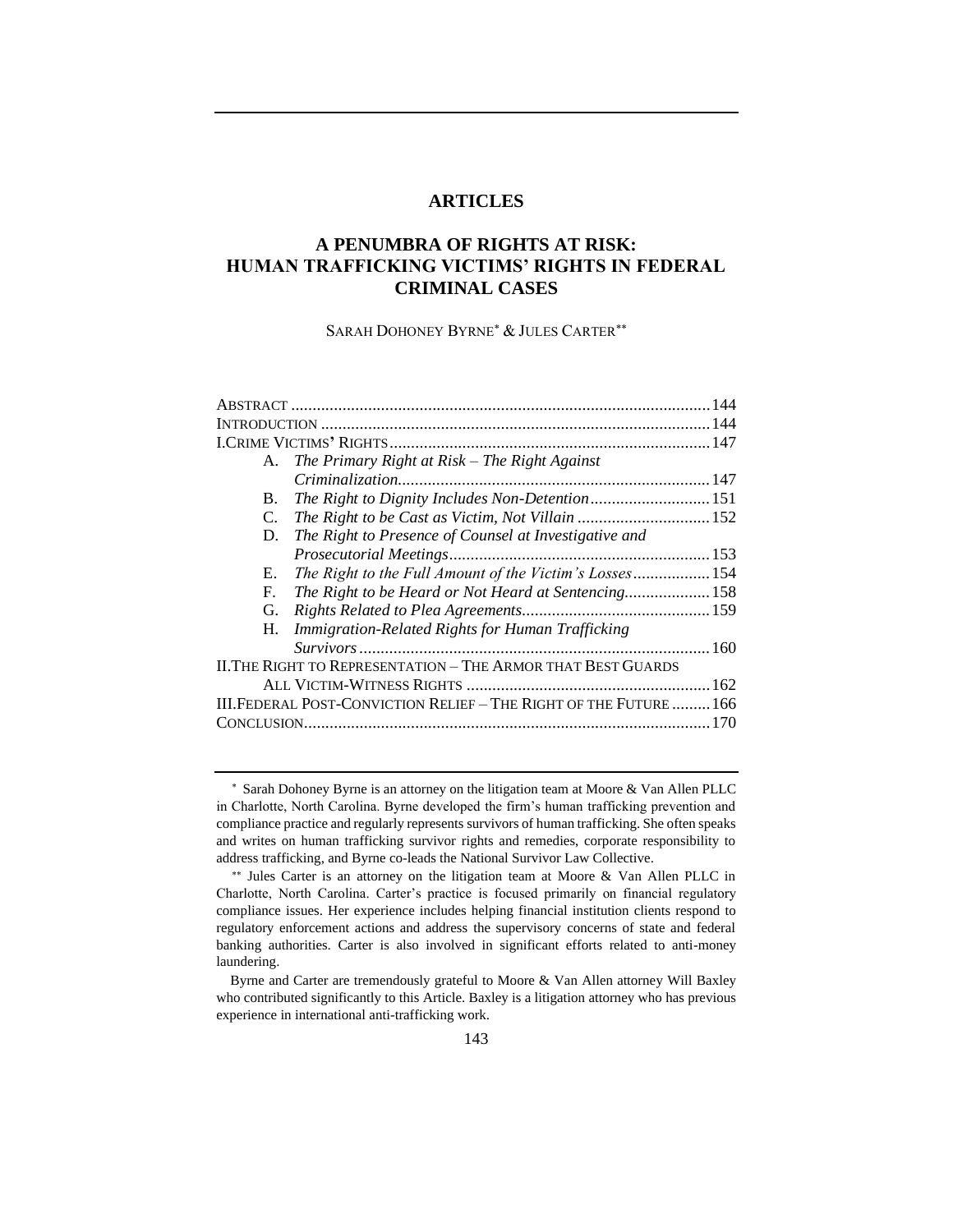### **ABSTRACT**

Victims<sup>1</sup> of human trafficking can find themselves being questioned by law enforcement about their trafficking experience and may be expected to serve as victim-witnesses in federal human trafficking prosecutions. However, their rights in this process can be at risk of infringement and deserve protection, from initial questioning through, and beyond, sentencing of the trafficker.<sup>2</sup> Advocacy of victim-witness rights is critical: to ensure that victims<sup>3</sup> are not criminalized for conduct that was forced or coerced during exploitation; to preserve the rights afforded under the Crime Victims' Rights Act; and to help repair survivor distrust of the criminal justice system. This Article will explore the penumbra<sup>4</sup> of rights at risk in the unique context of this crime, provide an update on restitution and other victim remedies including federal vacatur, and demonstrate the significant impact of pro bono legal representation of victim-witnesses throughout the entire criminal process.

#### **INTRODUCTION**

While most occurrences of human trafficking go unreported or undetected,<sup>5</sup> some are investigated and eventually prosecuted at the state or federal level.<sup>6</sup> In the twenty years following enactment of the Trafficking Victims Protection Act of 2000 (TVPA),<sup>7</sup> there have been 2,093 federal human trafficking prosecutions

<sup>3</sup> This Article will focus mostly on the experience and implication of rights of sextrafficking victims, although there are some themes that apply to labor trafficking victimwitnesses.

<sup>4</sup> While Merriam-Webster defines "penumbra of rights" as "a body of rights held to be guaranteed by implication in a civil constitution," in this Article it is intended to capture the implicit, related or surrounding rights deserving of protection even if not explicitly granted by statute or caselaw interpreting constitutional construction. *See Penumbra*, MERRIAM-WEBSTER.COM, http://www.merriam-webster.com/dictionary/penumbra (last visited Jan. 20, 2022).

<sup>5</sup> *See Gaps in Reporting Human Trafficking Incidents Result in Significant Undercounting*, NAT'L INST. OF JUST. (Aug. 4, 2020), https://nij.ojp.gov/topics/articles/gaps-reporting-humantrafficking-incidents-result-significant-undercounting.

<sup>6</sup> *See generally* 18 U.S.C. §§ 1581–1597 (2018).

<sup>7</sup> Victims of Trafficking and Violence Protection Act of 2000, Pub. L. No. 106-386, 114 Stat. 1464 (codified as amended in scattered sections of 18, 22, and 42 U.S.C.).

 $1$  The terms "survivor," "victim," and "victim-witness" will be used interchangeably in this Article, usually comporting with the stage of investigation and prosecution. Use of one or the other does not necessarily indicate an individual who has been formally granted victim status by the federal government.

<sup>2</sup> Federal human trafficking cases can include one defendant and one victim, or one or several traffickers and one or several victims. For consistency, this Article will refer to singular victims and singular traffickers. The rights of victims deserving protection are not impacted by the number of either.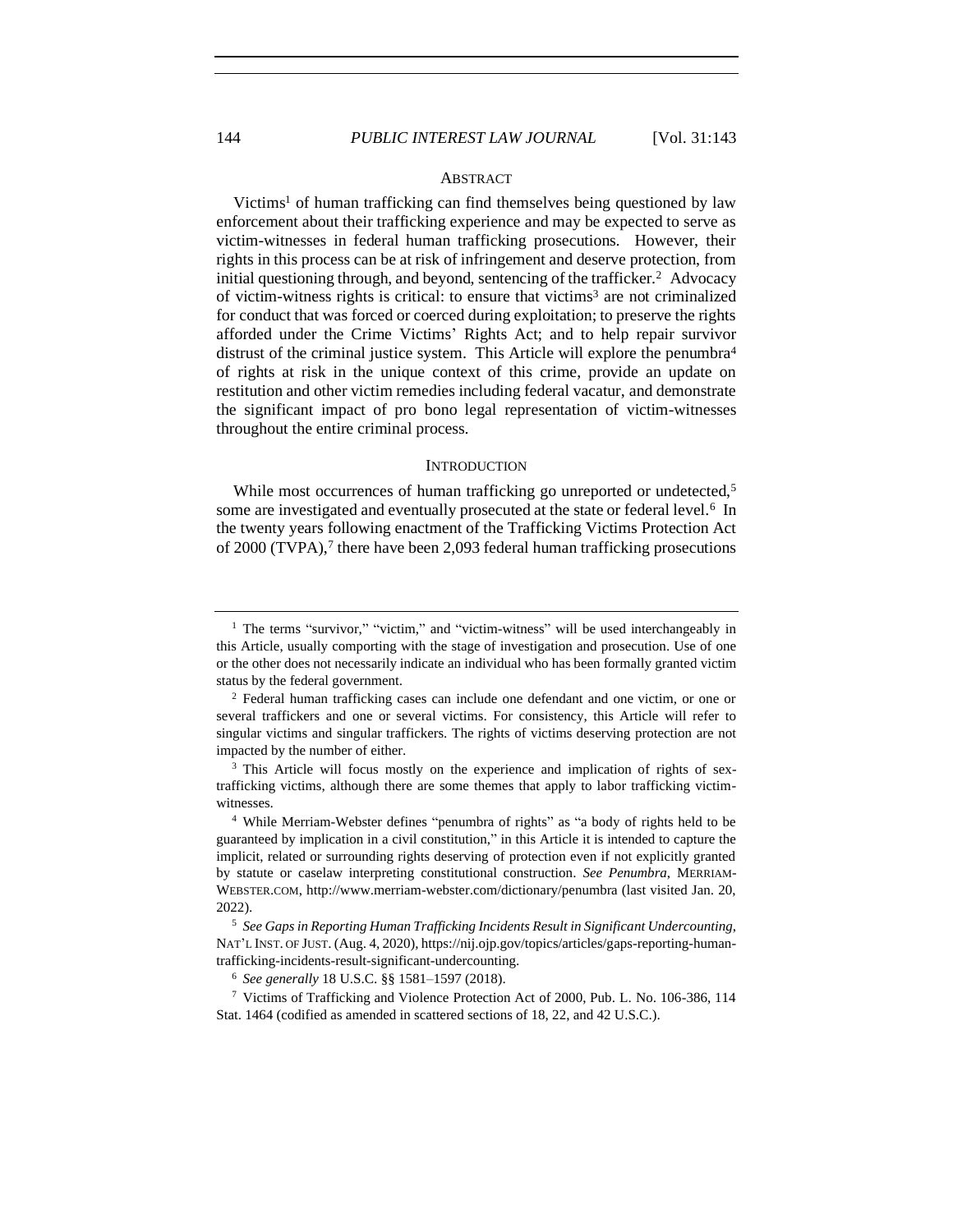<span id="page-2-1"></span>involving 4,824 victims.<sup>8</sup> Among the most significant obstacles to prosecuting this crime is the lack of victim participation.<sup>9</sup> Until human trafficking can be successfully prosecuted without the need for victim testimony, human trafficking victim-witnesses will remain the key to securing convictions.<sup>10</sup> However, the rights of vulnerable survivors, with potential criminal exposure and a lack of trust in the criminal justice system, are at great risk. This Article explains why.

In general, the Crime Victims' Rights Act<sup>11</sup> (CVRA) affords victims in federal matters:

(1) The right to be reasonably protected from the accused.

(2) The right to reasonable, accurate, and timely notice of any public court proceeding, or any parole proceeding, involving the crime or of any release or escape of the accused.

(3) The right not to be excluded from any such public court proceeding, unless the court, after receiving clear and convincing evidence, determines that testimony by the victim would be materially altered if the victim heard other testimony at that proceeding.

(4) The right to be reasonably heard at any public proceeding in the district court involving release, plea, sentencing, or any parole proceeding.

(5) The reasonable right to confer with the attorney for the Government in the case.

(6) The right to full and timely restitution as provided in law.

(7) The right to proceedings free from unreasonable delay.

(8) The right to be treated with fairness and with respect for the victim's dignity and privacy.

<span id="page-2-0"></span>

<sup>8</sup> KYLEIGH FEEHS & ALYSSA CURRIER WHEELER, HUM. TRAFFICKING INST., 2020 FEDERAL HUMAN TRAFFICKING REPORT 3 (2021), https://www.traffickinginstitute.org/2020-federalhuman-trafficking-report/.

<sup>9</sup> *See* AMY FARRELL ET AL., IDENTIFYING CHALLENGES TO IMPROVE THE INVESTIGATION AND PROSECUTION OF STATE AND LOCAL HUMAN TRAFFICKING CASES 201 (2012), https://www.ojp.gov/pdffiles1/nij/grants/238795.pdf (listing most significant challenges to prosecuting human trafficking offenses, as identified by state and federal prosecutors).

<sup>10</sup> *See* Benjamin J. Hawk et al., *Chapter 77 and Beyond: Charging Strategies in Human Trafficking Cases*, 65 U.S. ATT'YS' BULL. (Exec. Off. for U.S. Att'ys, Columbia, S.C.), Nov. 2017, at 52, https://www.justice.gov/usao/page/file/1008856/download (discussing charging strategies that do not require victim cooperation that would be difficult to obtain due to fear, mistrust and trauma); *see also* Jennifer Gentile Long & Teresa Garvey, *No Victim? Don't Give Up*, STRATEGIES (AEquitas, Washington, D.C.), Nov. 2012, at 1, https://aequitasresource.org/wp-content/uploads/2018/09/S\_Issue\_7\_No\_Victim-Dont\_Give \_Up.pdf (exploring strategies for prosecuting human traffickers when faced with lack of victim participation).

<sup>11</sup> Crime Victims' Rights Act, 18 U.S.C. § 3771(a) (2018).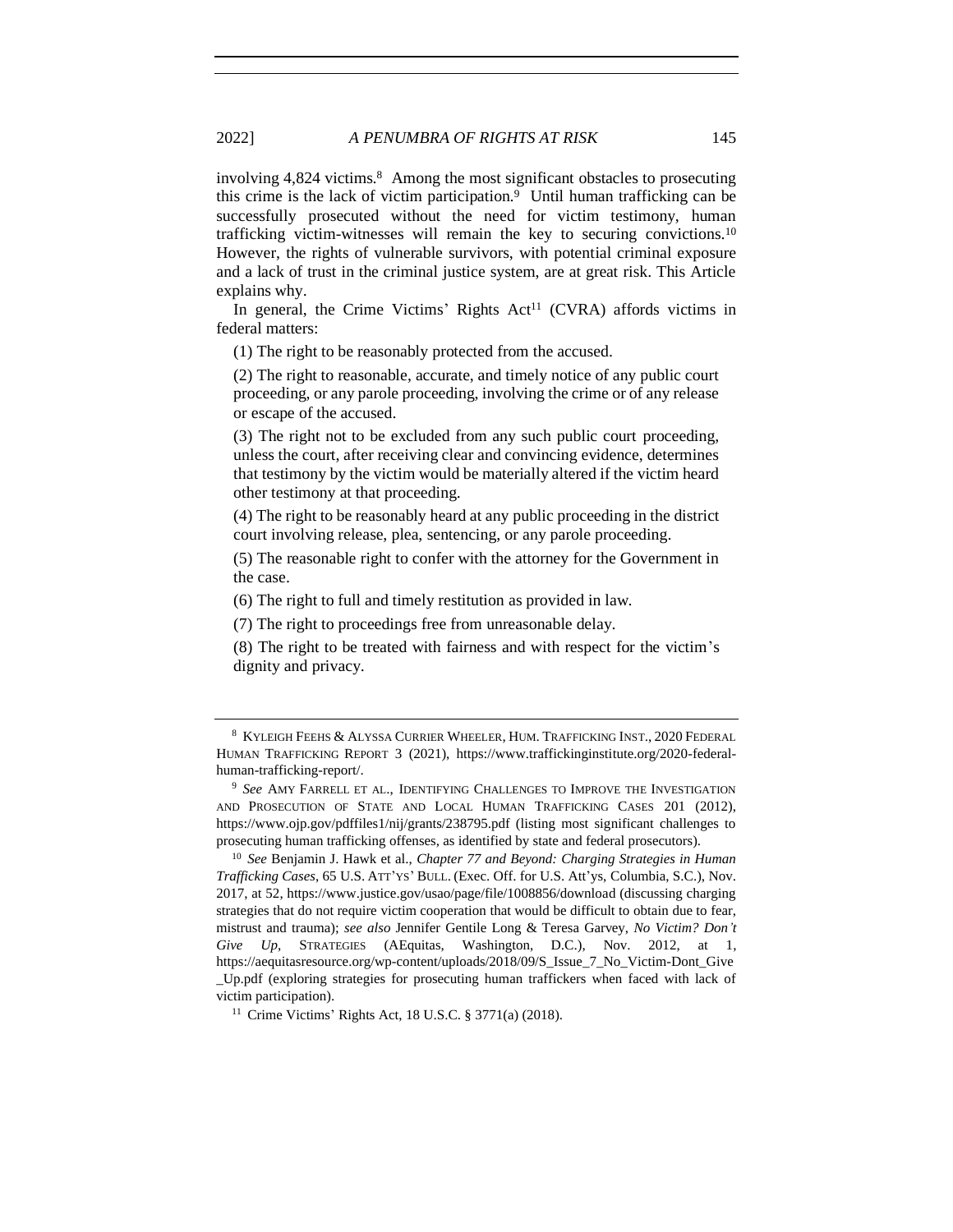(9) The right to be informed in a timely manner of any plea bargain or deferred prosecution agreement.

<span id="page-3-0"></span>(10) The right to be informed of the rights under this section and the services described in section 503(c) of the Victims' Rights and Restitution Act of 1990 [] and provided contact information for the Office of the Victims' Rights Ombudsman of the Department of Justice.<sup>12</sup>

To ensure the protection of these rights, the CVRA provides, "[o]fficers and employees of the Department of Justice and other departments and agencies of the United States engaged in the detection, investigation, or prosecution of crime shall make their best efforts to see that [crime victims a](https://www.law.cornell.edu/definitions/uscode.php?width=840&height=800&iframe=true&def_id=18-USC-45977974-1916343759&term_occur=999&term_src=title:18:part:II:chapter:237:section:3771)re notified of, and accorded, the rights described in subsection (a)" and "the prosecutor shall advise the [crime victim](https://www.law.cornell.edu/definitions/uscode.php?width=840&height=800&iframe=true&def_id=18-USC-45977974-1916343759&term_occur=999&term_src=title:18:part:II:chapter:237:section:3771) that the [crime victim](https://www.law.cornell.edu/definitions/uscode.php?width=840&height=800&iframe=true&def_id=18-USC-45977974-1916343759&term_occur=999&term_src=title:18:part:II:chapter:237:section:3771) can seek the advice of an attorney with respect to the rights described in subsection (a).<sup>"13</sup>

The Justice for Victims of Trafficking Act of 2015 (JVTA)<sup>14</sup> reinforced the right of victims to be informed and to have access to victims' services afforded by the government.<sup>15</sup> Specifically, it added "[t]he right to be informed of the

<sup>13</sup> 18 U.S.C. § 3771(c) (2021). If not afforded by the government, these rights "shall be asserted in the district court in which a defendant is being prosecuted for the crime or, if no prosecution is underway, in the district court in the district in which the crime occurred. The district court shall take up and decide any motion asserting a victim's right forthwith. If the district court denies the relief sought, the movant may petition the court of appeals for a writ of mandamus." *Id.* § 3771(d)(3).

<sup>14</sup> Justice for Victims of Trafficking Act, §§ 101–1002, 129 Stat. 227. The JVTA mandated several important measures in support of victims, law enforcement, and victims' service providers. *See id.* For example, the JVTA: (1) imposed on defendants convicted of human trafficking an additional \$5,000 assessment in support of the Domestic Trafficking Victims' Fund; (2) expanded forfeiture to include property involved in the commission of the crime; (3) elevated sex buyer culpability to that of traffickers; (4) extended the statute of limitations applied to civil cases against traffickers; (5) afforded grants and services to address online child exploitation and child sex trafficking; and (6) incentivized states to have laws that allow a mother to seek court-ordered termination of the parental rights of those who caused the conception of the child through rape, and laws that allow trafficking survivors to vacate records of arrest and convictions for non-violent crimes committed as a direct result of being trafficked. *See id.* at 229, 236, 239, 247–48, 251–55, 257, 266.

<sup>15</sup> *See* DOYLE, *supra* note [12,](#page-3-0) at 41.

<sup>&</sup>lt;sup>12</sup> Justice for Victims of Trafficking Act of 2015, Pub. L. No. 114-22,  $\frac{8}{3}$  113(a)(1), 129 Stat. 227, 240–41 (codified as amended at 18 U.S.C. § 3771 (2021)). Section 113 of the Justice for Victims of Trafficking Act of 2015 expanded "crime victims' rights" by establishing the right: (1) "to be informed in a timely manner of any plea bargain or deferred prosecution agreement" and (2) to be informed of rights and services described in the Victims' Rights and Restitution Act of 1990 and contact information for the Office of the DOJ Victims' Rights Ombudsman. *Id.* Appellate courts must apply ordinary standards of appellate review in reviewing appeals filed by crime victims. *Id.*; *see generally* CHARLES DOYLE, CONG. RSCH. SERV., RL33679, CRIME VICTIMS' RIGHTS ACT: A SUMMARY AND LEGAL ANALYSIS OF 18 U.S.C. § 3771 (2021), https://fas.org/sgp/crs/misc/RL33679.pdf (providing comprehensive overview of crime victims' rights in federal matters).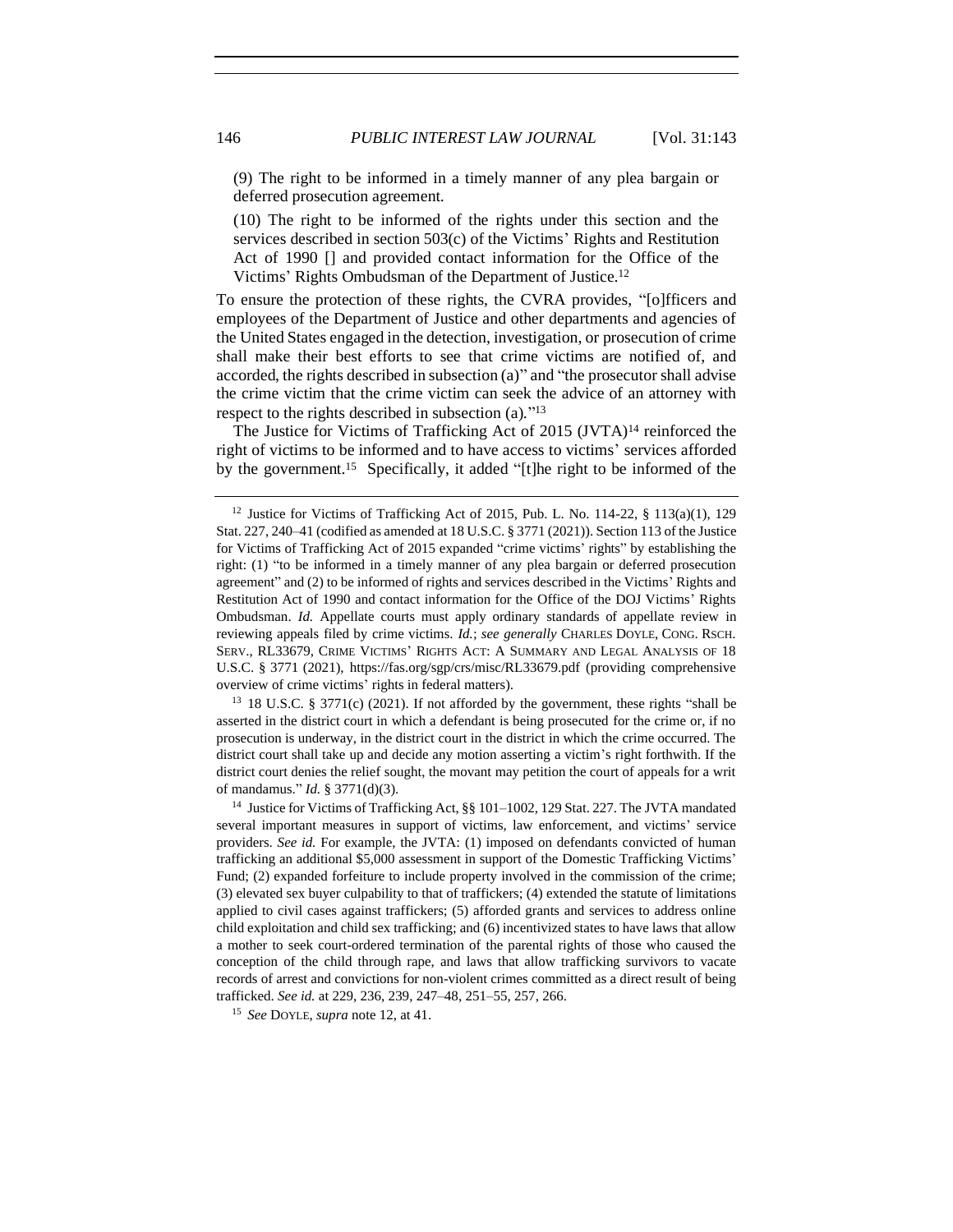rights under this section and the services described in section 503(c) of the [JVTA] and provided contact information for the Office of the Victims' Rights Ombudsman of the Department of Justice."<sup>16</sup> Also related to the protection of victims' rights, the JVTA clarified that the appeal of a victim alleging that their rights were denied in federal district court is to be reviewed under the ordinary appellate standard, *i.e.*, abuse of discretion, instead of the higher standard that had been applied by some courts.<sup>17</sup> The fact that a federal statute was necessary in order to reinforce human trafficking victims' rights to information and victim services is a testament to the heightened risks that this victim demographic face.<sup>18</sup>

The rights provided to victims under the CVRA and the JVTA primarily focus on the right to: safety, dignity and privacy, notice of and inclusion in proceedings, restitution, and access to information regarding their rights and available services. For victims of most other crimes, their rights are protected at the start of criminal proceedings through federal investigative and prosecutorial procedures and by victim-witness coordinators working in United States Attorneys' Offices and federal law enforcement agencies.<sup>19</sup> However, for human trafficking survivors, safety, dignity, inclusion, and the penumbra of rights surrounding these tenets may not be guaranteed without specialized advocacy.<sup>20</sup>

### <span id="page-4-0"></span>I. CRIME VICTIMS**'** RIGHTS

### A. *The Primary Right at Risk – The Right Against Criminalization*

The foremost right at risk for human trafficking survivors serving as victimwitnesses in federal human trafficking cases is not explicitly addressed in the

<sup>19</sup> *See* DOYLE, *supra* note [12,](#page-3-0) at 9 (describing restitution statutes, which limit availability of restitution to harm caused by crime of conviction); *see also* NAT'L DIST. ATT'YS ASS'N, NATIONAL HUMAN TRAFFICKING PROSECUTION BEST PRACTICES GUIDE 36 (2020) [hereinafter NDAA BEST PRACTICES], https://ndaa.org/wp-content/uploads/Human-Trafficking-White-Paper-Jan-2020.pdf; RESOURCE GUIDE FOR SERVING U.S. CITIZENS VICTIMIZED ABROAD, U.S. DEP'T OF JUST., OFF. FOR VICTIMS OF CRIME, https://ovc.ojp.gov/sites/g/files/xyckuh226/files /publications/infores/ServingVictimsAbroad/workingfederal.html (last visited Jan. 20, 2022).

<sup>20</sup> *See* HUMAN-TRAFFICKING TASK FORCE E-GUIDE: VICTIM-CENTERED APPROACH, U.S. DEP'T OF JUST., OFF. FOR VICTIMS OF CRIME, https://www.ovcttac.gov/taskforceguide/eguide /1-understanding-human-trafficking/13-victim-centered-approach/ (last visited Jan. 20, 2022).

<sup>16</sup> 18 U.S.C. § 3771(a)(10) (2021).

<sup>&</sup>lt;sup>17</sup> *See* Justice for Victims of Trafficking Act § 113, 129 Stat. at 241.

<sup>18</sup> *See id.* at 240 (providing "[t]he right to be informed in a timely manner of any plea bargain or deferred prosecution agreement" and "[t]he right to be informed of the rights under this section and the services described in section 503(c) of the Victims' Rights and Restitution Act of 1990 (42 U.S.C. § 10607(c)) and provided contact information for the Office of the Victims' Rights Ombudsman of the Department of Justice").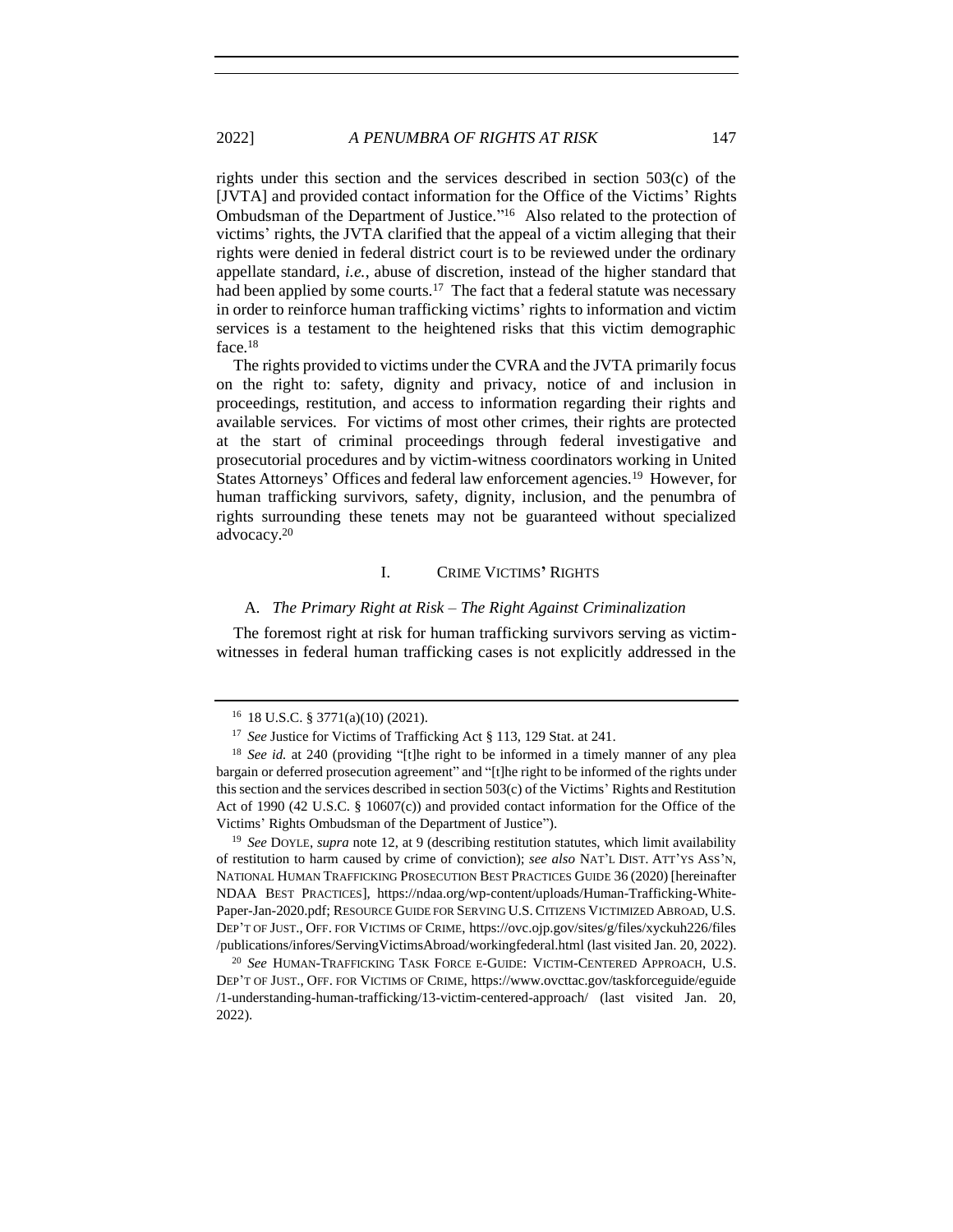<span id="page-5-0"></span>CVRA; that is, the right against criminalization of victimhood.<sup>21</sup> Human trafficking is perhaps the only federal offense for which it is common practice to target victims of the crime as perpetrators or co-conspirators, alongside the primary perpetrator.<sup>22</sup> For many reasons, mostly related to the complicated trafficker-victim dynamic and the impact of trauma, the behavior of human trafficking victims often causes them to be identified as offenders themselves.<sup>23</sup>

<span id="page-5-1"></span>Most human trafficking survivors have experienced immense trauma while being trafficked.<sup>24</sup> An understanding of trauma—and *complex* trauma—can explain why victims engage in behavior that appears to facilitate human trafficking or advance other criminal conduct.<sup>25</sup> This Article does not purport to comprehensively address the psychology of trauma, but a high-level summary is essential to understanding how victimhood becomes criminalized. Traumatic experiences, such as child abuse or sexual assault, can acutely impact judgment, impulse control, and recollection of events.<sup>26</sup> Trauma can result in periods of anger, disassociation, depression, and substance abuse.<sup>27</sup> Trauma can cause

<sup>23</sup> *Id.* at 7 (defining the term "victim-offender intersectionality" as "the phenomenon of sex trafficking victims alleged to have engaged in conduct that violates the federal definition of sex trafficking under 22 U.S.C. [§] 7102"); *see generally* AM. BAR ASS'N, POST-CONVICTION ADVOCACY FOR SURVIVORS OF HUMAN TRAFFICKING: A GUIDE FOR ATTORNEYS (2016), https://www.americanbar.org/content/dam/aba/administrative/domestic\_violence1 /SRP/practice-guide.pdf (listing reasons as failures in investigative process, victim nondisclosure, and connection to other criminal conduct engaged in by victims).

<sup>24</sup> *See* U.N. OFF. ON DRUGS & CRIME, ANTI-HUMAN TRAFFICKING MANUAL FOR CRIMINAL JUSTICE PRACTITIONERS 2–6 (2009), https://www.unodc.org/documents/human-trafficking /TIP\_module3\_Ebook.pdf; VICTIM-OFFENDER INTERSECTIONALITY, *supra* note [22,](#page-5-0) at iv ("Trafficking victimization and the resulting trauma can uniquely impact a victim's susceptibility to coercion, not only in the context of being coerced into commercial sex, but also in the context of being coerced to commit other crimes."); Jeffrey H. Zeeman & Karen Strauss, *Criminal Conduct of Victims: Policy Considerations*, 65 U.S. ATT'YS' BULL. (Exec. Off. of U.S. Att'ys, Columbia, SC), Nov. 2017, at 146, https://www.justice.gov/usao/page/file /1008856/download ("[A] history of prior psychological, sexual, or physical abuse may have contributed to making the victim vulnerable to trafficking in the first instance, as well as complicating the analysis of whether her involvement in perpetrating criminal acts resulted from the trafficking-related trauma or previously existing trauma.").

<sup>25</sup> VICTIM-OFFENDER INTERSECTIONALITY, *supra* not[e 22,](#page-5-0) at 9–10.

<sup>26</sup> *See id*.

<sup>27</sup> *Id*. at 8–10.

<sup>&</sup>lt;sup>21</sup> 22 U.S.C. § 7101(b)(19) (2019) ("Victims of severe forms of trafficking should not be inappropriately incarcerated, fined, or otherwise penalized solely for unlawful acts committed as a direct result of being trafficked . . . .").

<sup>22</sup> *See* SHARED HOPE INT'L & VILLANOVA LAW INST. TO ADDRESS COM. SEXUAL EXPLOITATION, RESPONDING TO SEX TRAFFICKING: VICTIM-OFFENDER INTERSECTIONALITY 48–53 (2020) [hereinafter VICTIM-OFFENDER INTERSECTIONALITY], https://sharedhope.org /wp-content/uploads/2020/01/SH\_Responding-to-Sex-Trafficking-Victim-Offender-Intersectionality2020\_FINAL.pdf.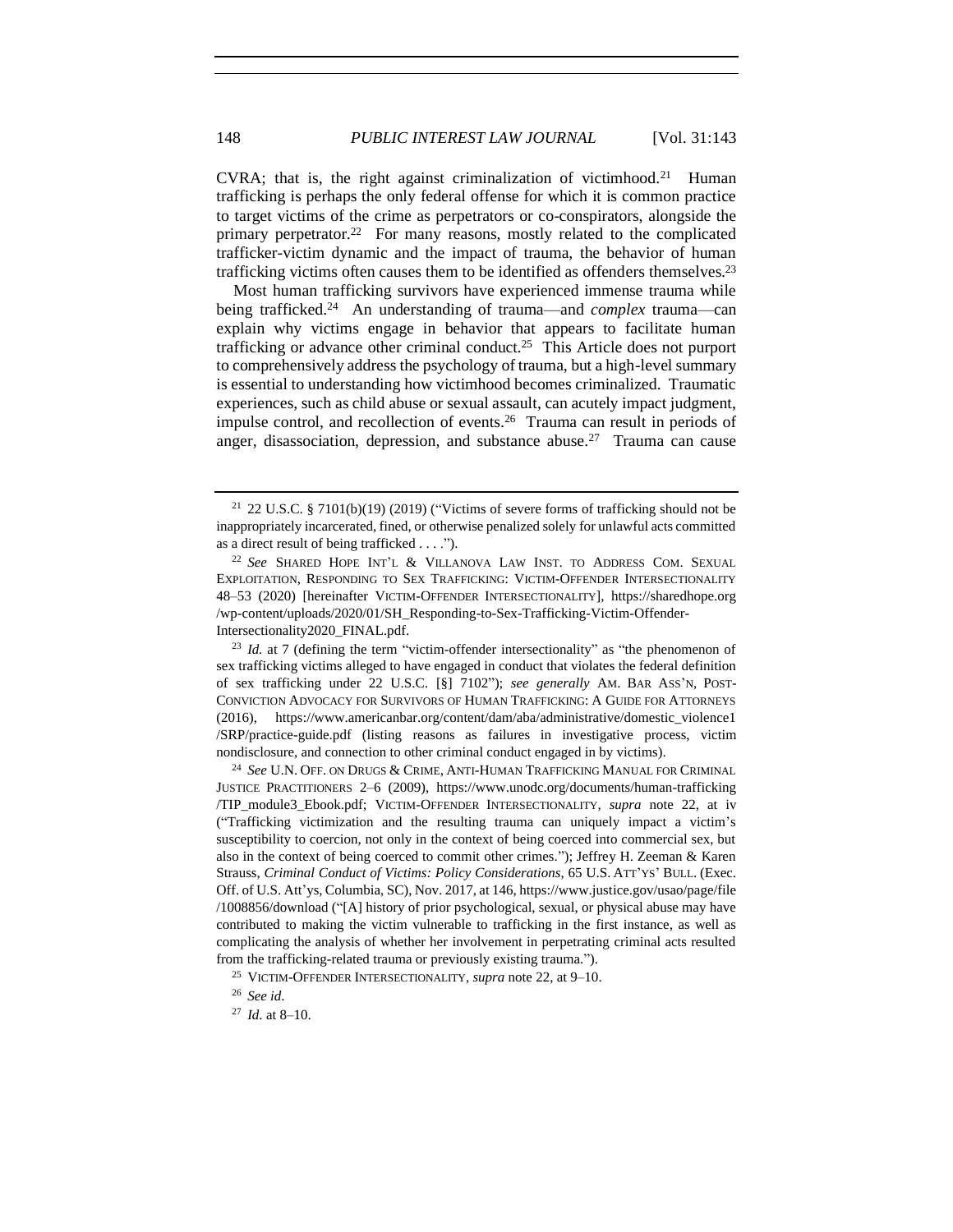"crisis reactions," including aggression and risk-taking behavior.<sup>28</sup> For a trafficking survivor, this can manifest in the form of harmful behavior such as recruiting other victims or committing violence against other victims.<sup>29</sup>

<span id="page-6-0"></span>Reactive or criminal behavior can also result from historical sexual abuse.<sup>30</sup> There are clear connections between child sexual abuse and subsequent vulnerability to sex-trafficking.<sup>31</sup> Victims of trafficking are highly likely to be subject to criminal penalties for prostitution or other offenses—despite the fact that this apparently criminal conduct is more consistent with an experience of victimization than one of voluntary perpetration.<sup>32</sup>

For these complicated yet understandable reasons, a victim who has experienced trauma, either by being trafficked or otherwise, is often reluctant to self-report or cooperate with law enforcement.<sup>33</sup> Psychologists, advocates, and scholars now commonly refer to this phenomena as "victim-defendant duality"<sup>34</sup> or "victim-offender intersectionality." 35 This general concept presents in two forms: (1) a victim may be perceived to have facilitated the trafficking, and may even be criminally charged for such activity; or, (2) a victim is being held accountable for criminal conduct ancillary to the trafficking, despite being characterized as a victim in the overall trafficking scheme.<sup>36</sup> Specifically, most sex trafficking schemes involve victims who are forced or coerced into criminal activity, either by carrying out the primary criminal enterprise (*e.g*., commercial sex) or a related crime (*e.g*., carrying a concealed firearm or theft), or as an

<sup>33</sup> Zeeman & Strauss, *supra* note [2424,](#page-5-1) at 140 (explaining that "trafficking victims do not usually self-identify as such due to the effect of complex trauma").

<sup>34</sup> See generally CTR. FOR CT. INNOVATION, IDENTIFYING AND RESPONDING TO SEX TRAFFICKING: A GUIDE FOR THE COURTS (2014), https://www.courtinnovation.org /publications/identifying-and-responding-sex-trafficking-guide-courts.

<sup>35</sup> VICTIM-OFFENDER INTERSECTIONALITY, *supra* note [22,](#page-5-0) at 7 (defining "victim-offender intersectionality" (VOI), and confining definition to when victim is criminalized for humantrafficking-related offense).

<sup>36</sup> Zeeman & Strauss, *supra* note [24,](#page-5-1) at 140 (listing three forms: (1) offenses entirely unrelated to victimization; (2) minor offenses connected to the victimization including prostitution; and (3) violent crimes that are intertwined with the victimization). This Article condenses (2) and (3) and contends that the violent or non-violent nature of a crime that is forced or coerced remains immaterial when considering criminal culpability.

<sup>28</sup> *Id*.; Zeeman & Strauss, *supra* note [24,](#page-5-1) at 142 (finding that behaviors including belligerence or noncooperation "may be the result of fear or trauma and, in some cases, of the victim's "traumatic bonding" or "trauma-coerced attachment" to the trafficker").

<sup>29</sup> VICTIM-OFFENDER INTERSECTIONALITY, *supra* not[e 22,](#page-5-0) at 8–10.

<sup>30</sup> MALIKA SAADA SAAR ET AL., THE SEXUAL ABUSE TO PRISON PIPELINE: THE GIRLS' STORY 7–12 (2015), https://www.law.georgetown.edu/poverty-inequality-center/wp-content /uploads/sites/14/2019/02/The-Sexual-Abuse-To-Prison-Pipeline-The-Girls%E2%80%99- Story.pdf (demonstrating causal connection between childhood sexual violence and female juvenile detention numbers).

<sup>31</sup> VICTIM-OFFENDER INTERSECTIONALITY, *supra* not[e 22,](#page-5-0) at iv.

<sup>32</sup> SAADA SAAR ET AL., *supra* not[e 30,](#page-6-0) at 19–20.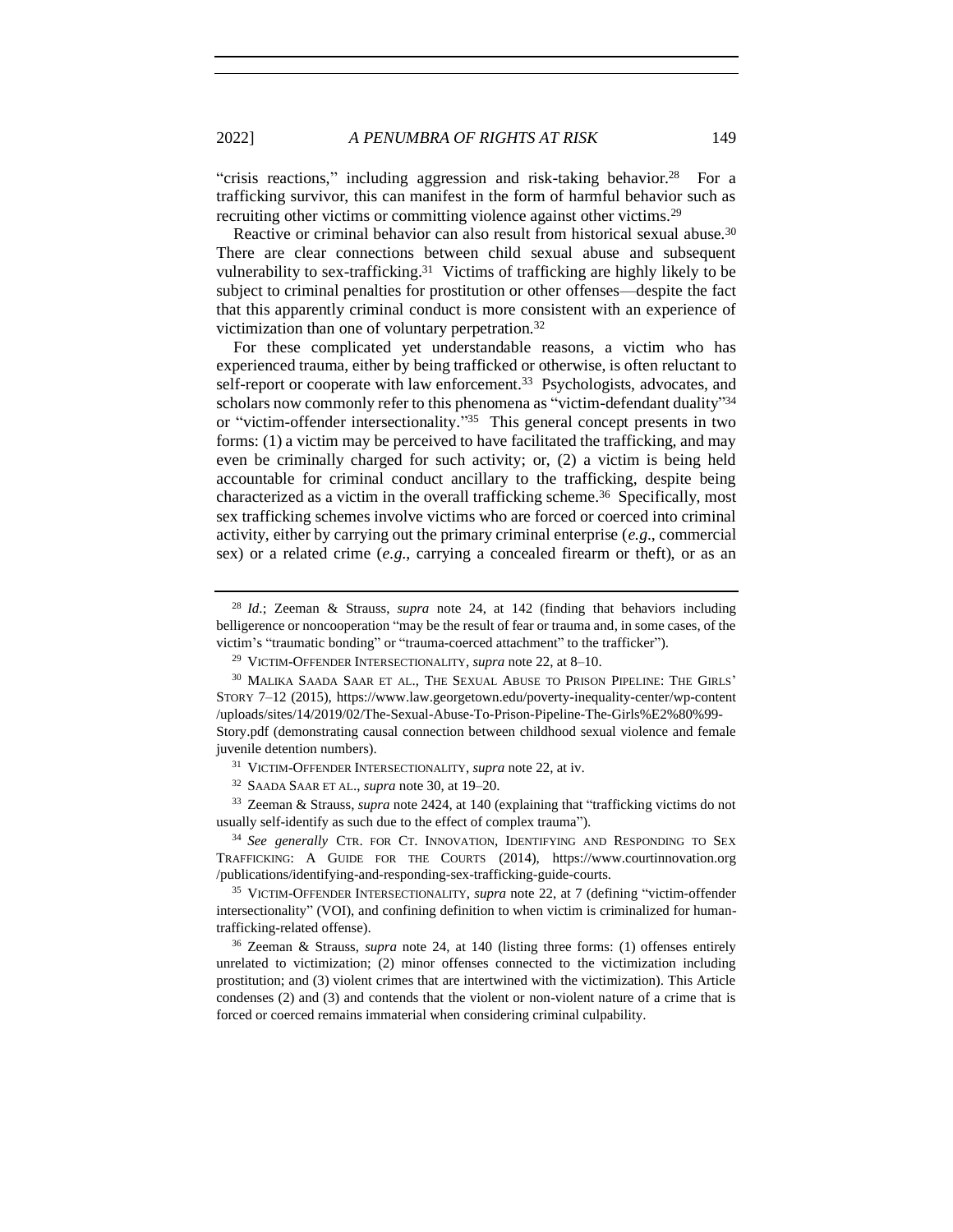ancillary tactic by traffickers to instill fear of criminalization (*e.g.,* forcing a trafficking victim to sell narcotics and then threatening to report those narcotics sales to the authorities). Some victims are also forced or coerced into facilitating the trafficking scheme by recruiting other victims, posting commercial sex advertisements, or punishing other "noncompliant" victims with violence.<sup>37</sup>

Due to this unique intersection of victimization and criminality, most trafficking victims do not readily cooperate with law enforcement for fear that they themselves will become a target of the same or a separate investigation and for many victims, this fear is warranted.<sup>38</sup> Some feel forced to cooperate and testify against their trafficker, despite their reluctance to do so, to avoid criminal penalties. Because the risk of criminalization is very real and the fear among survivors palpable,<sup>39</sup> victims must continue to be characterized as victims.<sup>40</sup>

<sup>39</sup> NDAA BEST PRACTICES, *supra* note [19,](#page-4-0) at 34.

<sup>40</sup> *See* Zeeman & Strauss, *supra* note [24,](#page-5-1) at 143 ("Prosecutors must consider whether it is in the interest of justice to prosecute a person for conduct that was a normal human response to abusive control over time, rather than an independently developed desire or intent to do harm."). This source provides a framework for analyzing criminal accountability for the more violent conduct that may be committed during a victim's trafficking experience. *See id*. at

<sup>37</sup> Michael J. Frank & G. Zachary Terwilliger, *Gang-Controlled Sex Trafficking*, 3 VA. J. CRIM. L. 342, 399 n.210 (explaining promotion of certain victims to "bottom" status or engagement in business operations as method of protection); Zeeman & Strauss, *supra* note [24,](#page-5-1) at 140 ("Sex trafficking victims may also engage in more serious offenses intertwined with their own victimization, including recruitment of other victims into a trafficking enterprise.").

<sup>38</sup> *See* Zeeman & Strauss, *supra* note [24,](#page-5-1) at 139 ("Fear of arrest and prosecution can compound victims' distrust of authorities and impede their willingness to cooperate with law enforcement in bringing traffickers to justice."); *see also* Kate Hodal, *Cyntoia Brown: Trafficked, Enslaved, Jailed for Life at 16 – and Fighting Back*, THE GUARDIAN (Oct. 23, 2019, 6:30 AM), https://www.theguardian.com/global-development/2019/oct/23/cyntoiabrown-long-trafficked-enslaved-jailed-for-life-at-16-and-fighting-back (explaining that Cyntoia Brown was convicted of murder for killing sex buyer and her sentence later received gubernatorial commutation); Samantha Raphelson, *Cyntoia Brown Case Highlights How Child Sex Trafficking Victims Are Prosecuted*, NPR (Dec. 1, 2017, 3:51 PM), https://www.npr.org/2017/12/01/567789605/cyntoia-brown-case-highlights-how-child -sex-trafficking-victims-are-prosecuted (highlighting growing attention to minor victims of child exploitation who are criminalized because of Cyntoia Brown case); Jessica Contrera, *Chrystul Kizer, Sex Trafficking Victim Accused of Killing Alleged Abuser, Wins Appeal in Wisconsin*, WASH. POST (June 3, 2021, 2:41 PM), https://www.washingtonpost.com/dc-md-va/2021/06/03/chrystul-kizer-sex-traffickingappeal/ (reporting on Chrystul Kiser case); Byrhonda Lyons, *Victims Behind Bars: Trafficking Survivors Still Struggle Despite State Laws*, CAL MATTERS (Oct. 11, 2021), https://calmatters.org/justice/2021/01/sex-trafficking-victims-prison-california/ (reporting on Sarah Kruzan's experience of being convicted of murdering her abuser and later receiving clemency, and how state laws need improvement to protect victims of abuse from prosecution).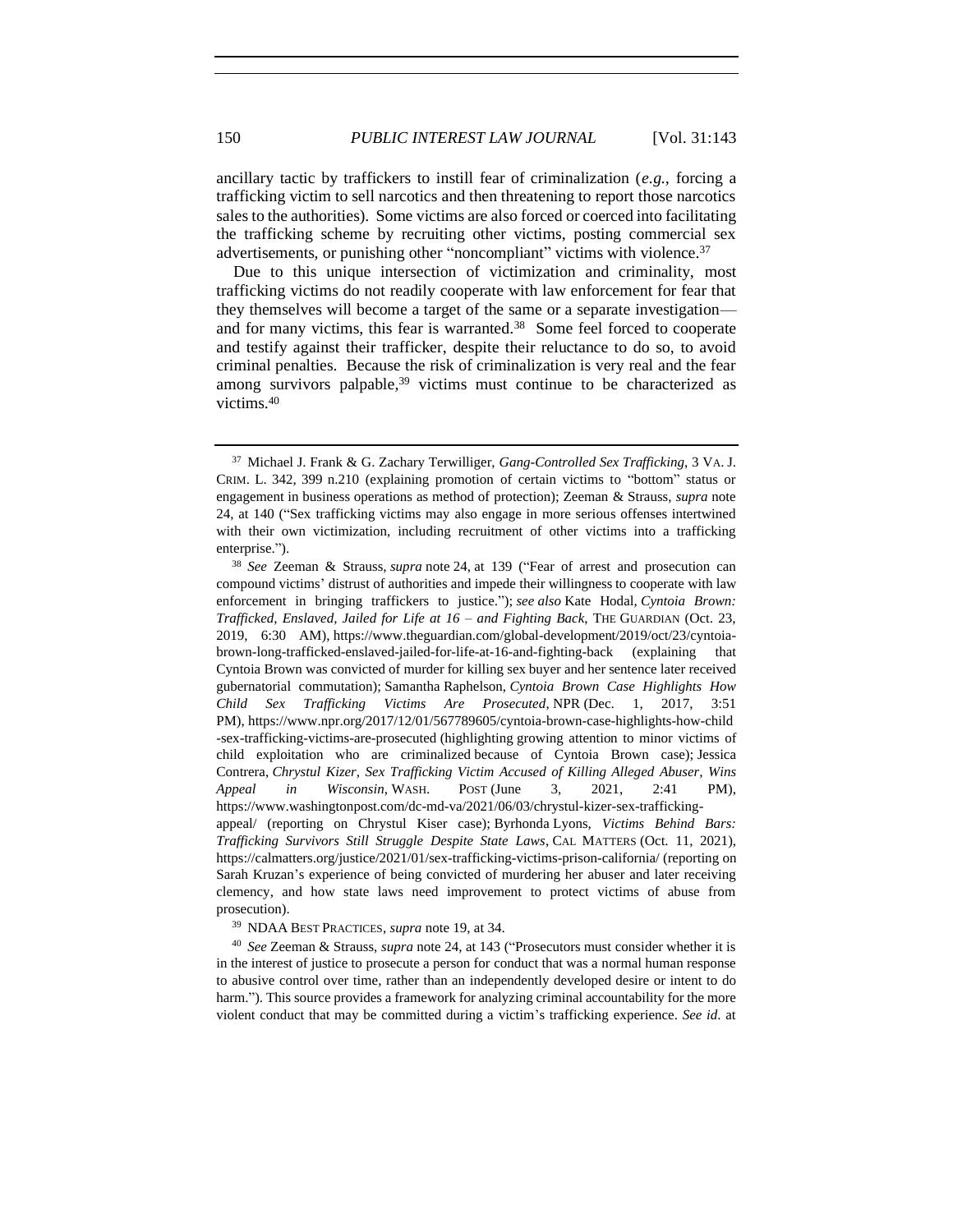### 2022] *A PENUMBRA OF RIGHTS AT RISK* 151

### B. *The Right to Dignity Includes Non-Detention*

Victim-witnesses can often appear unsympathetic and uncooperative.<sup>41</sup> As explained in the previous section, this can stem from trauma, distrust of the criminal justice system, or concern regarding past criminal conduct or records.<sup>42</sup> Despite a posture of noncooperation, human trafficking survivors serving as victim-witnesses are entitled to "[t]he right to be treated with fairness and with respect for [their] dignity and privacy."<sup>43</sup> The primary tenet that guarantees this right is noncoercive participation. Federal courts do have the authority to require victim-witness testimony, and the Sixth Amendment's Confrontation Clause grants defendants the right to confront their accusers.<sup>44</sup> However, for a population that has endured as severe a deprivation of autonomy as human trafficking victims have, compulsory engagement in the criminal proceedings against the trafficker is as far from a victim-centered approach as possible.<sup>45</sup> Regrettably, "[i]t is not uncommon for courts to issue [material witness] warrants in human trafficking prosecutions, particularly in sex trafficking cases, where the material witnesses are sometimes the defendant's victims."<sup>46</sup> The uniqueness of this crime and victim experience requires sensitivity when it comes to prosecutorial decisions to charge and detain victims in human trafficking cases. While the materiality of certain testimony remains the

<sup>42</sup> *See* Zeeman & Strauss, *supra* note [24,](#page-5-1) at 140 (listing trauma, combined with "fear or distrust of law enforcement, lack of information about their rights, and (perceived or actual) ongoing threats from their traffickers" as reasons why victims of trafficking do not selfidentify to law enforcement); *id.* at 143 (stating that a non-trauma informed interview which treats the victim like a perpetrator "will likely provoke fear, distrust, and anxiety over an implicit or explicit threat of prosecution").

<sup>43</sup> Crime Victims' Rights Act, 18 U.S.C. § 3771(a)(8) (2021).

<sup>44</sup> *See* U.S. CONST. amend. VI (establishing constitutional right for a defendant "to be confronted with the witnesses against him"); 18 U.S.C. § 3144 (2012) (authorizing reasonable detention of material witness).

<span id="page-8-0"></span>

<sup>144–46 (</sup>listing factors including degree of harm caused, victim-offender's age and capacity, and extent of psychological control trafficker had over victim-offender). The Article understands the government's motivation to establish a balancing test weighing the interests of criminal accountability and victim protection, but maintains that forced or coerced conduct should not lead to criminal culpability.

<sup>41</sup> *The Victim as a Witness*, U.S. DEP'T OF JUST., OFF. FOR VICTIMS OF CRIME, https://www.ovcttac.gov/taskforceguide/eguide/5-building-strong-cases/54-landing-asuccessful-prosecution/the-victim-as-a-witness/ (last visited Jan. 20, 2022).

<sup>45</sup> *See* HENRY WU & ALEXANDRA YELDERMAN, HUM. TRAFFICKING LEGAL CTR., PROSECUTION AT ANY COST? THE IMPACT OF MATERIAL WITNESS WARRANTS IN FEDERAL HUMAN TRAFFICKING CASES 2 (Martina E. Vandenberg ed., 2020), https://www.htlegalcenter.org/wp-content/uploads/Material-Witness-Report-FINAL-FOR-PUBLICATION\_April-2020.pdf.

<sup>46</sup> *Id.* at 1 (summarizing results of study of federal human trafficking cases prosecuted from 2009-2020 and finding forty-nine separate instances of human trafficking victims held by material witness detention).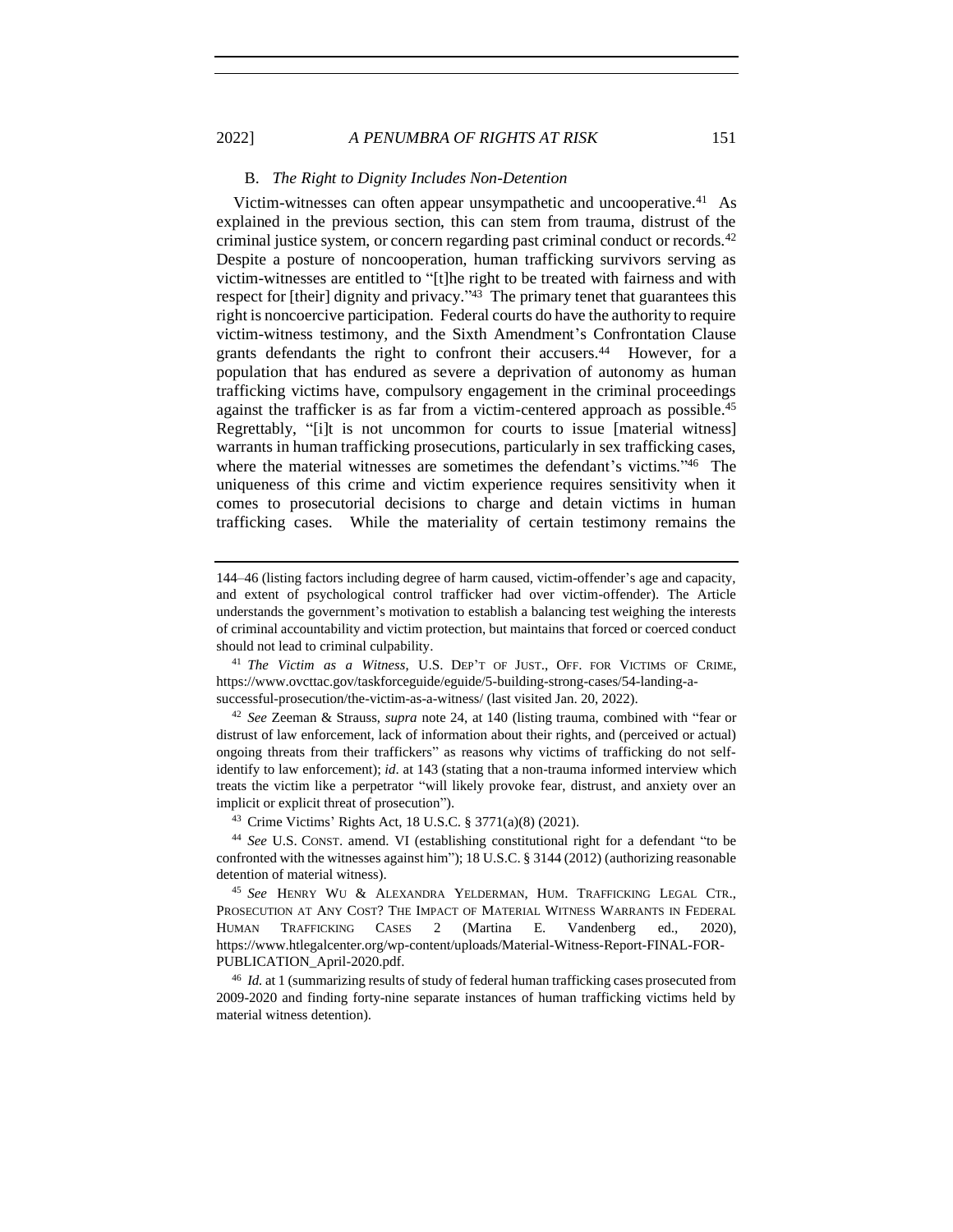standard for issuing such warrants, careful thought ought to be given to other means of deriving comparable evidence to establish the elements, the necessity of such testimony, and the psychological impact of detention on a victim of this crime.<sup>47</sup>

#### C. *The Right to be Cast as Victim, Not Villain*

For the reasons previously explained in this Article, survivors of human trafficking may have lengthy criminal records, which can impair a prosecutor's efforts to cast the witness as a "pure victim" and reliable source of truth. A defense attorney representing an accused trafficker may elicit testimony and other evidence that casts a victim-witness as someone who voluntarily engaged in commercial sex in order to demonstrate that the government has not proved force, fraud or coercion. Ensuring the dignity afforded under the CVRA means reframing the victim-witnesses' experiences to reflect the role of abuse, coercion, and trauma.<sup>48</sup>

Human trafficking victims may also be impeachable witnesses if their memory of events changes over time or if they recant a prior statement—both common occurrences in human trafficking cases resulting from trauma or substance abuse.<sup>49</sup> Trafficking victims may recant statements out of fear of, or loyalty to, their trafficker.<sup>50</sup> These circumstances, together with victim-offender intersectionality, can lead a jury to disbelieve a victim-witness and their testimony. Without proper explanation through expert testimony about the vulnerabilities that give rise to trafficking, the impact of trauma, trafficker tactics, and the complicated relationship between trafficker and victim, victimwitness testimony may only serve to hurt the government's case and the victim's recovery. <sup>51</sup>

<sup>47</sup> *See id.* at 7.

<sup>48</sup> *Present Human Trafficking Experts*, U.S. DEP'T OF JUST., OFF. FOR VICTIMS OF CRIME, https://www.ovcttac.gov/taskforceguide/eguide/5-building-strong-cases/55-strategies-forprosecutors-law-enforcement/present-human-trafficking-experts/ (last visited Jan. 20, 2022).

<sup>49</sup> *See The Victim as a Witness*, *supra* not[e 41;](#page-8-0) Zeeman & Strauss, *supra* note [24,](#page-5-1) at 142 ("[V]ictims may provide statements that are incoherent, internally inconsistent, or evolving over time."); *see also* NDAA BEST PRACTICES, *supra* note [19,](#page-4-0) at 44; Erin Williamson et al., *Evidence-Based Mental Health Treatment for Victims of Human Trafficking*, U.S. DEP'T OF HEALTH & HUM. SERVS., OFF. OF THE ASSISTANT SEC'Y FOR PLAN. & EVALUATION (Apr. 14, 2010), https://aspe.hhs.gov/reports/evidence-based-mental-health-treatment-victims-humantrafficking-0; *see generally* Lindsey N. Roberson, *She Leads a Lonely Life: When Sex Trafficking and Drug Addiction Collide*, 52 WAKE FOREST L. REV. 359 (2017) (addressing connections between sex trafficking, substance abuse and exploitation of dependency as a means of coercion).

<sup>50</sup> NDAA BEST PRACTICES, *supra* note [19,](#page-4-0) at 44.

<sup>51</sup> *See id.*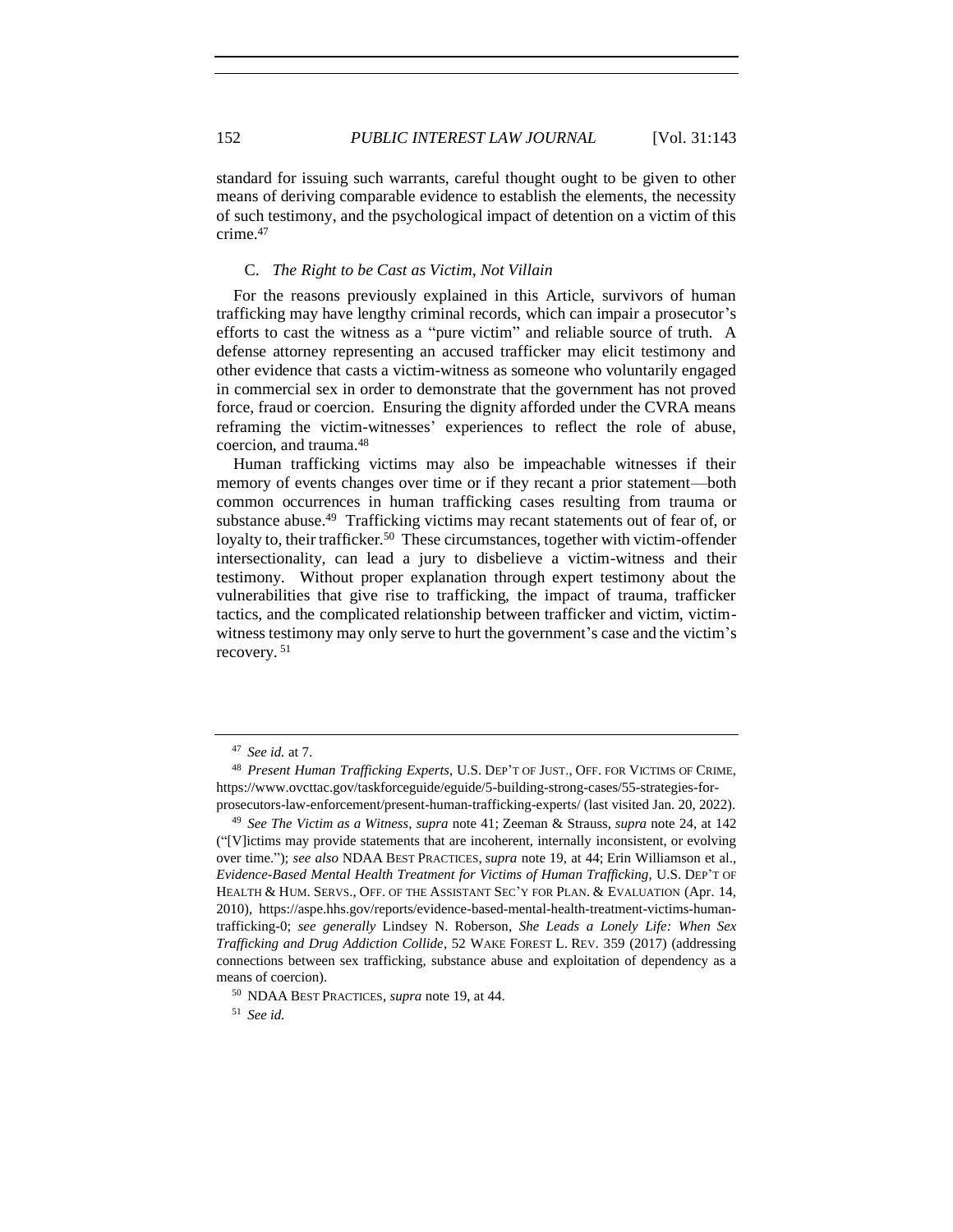### D. *The Right to Presence of Counsel at Investigative and Prosecutorial Meetings*

<span id="page-10-0"></span>Like any third-party witness who participates in a legal proceeding, survivors of human trafficking can be of great assistance in the investigation, discovery, pleading, or trial phase of a federal matter. In fact, testimony of a human trafficking victim is often hard to obtain but imperative to a successful prosecution.<sup>52</sup> A fundamental right of victim-witnesses in the federal criminal justice system is the right to have one's attorney present when questioned about the crime.<sup>53</sup> As discussed previously in this Article, fear of retaliation by the perpetrator or criminalization by the government are the primary reasons for victims' reluctance to participate in the process.<sup>54</sup> And for these very reasons, when victims are willing to participate in the criminal process, they are entitled to the presence of counsel at every stage.

Presence of counsel at every stage necessarily includes investigative interviews and trial preparation sessions. The right to counsel outweighs any risk that counsel may be called to testify at trial about inconsistencies in witness statements, for impeachment purposes. First, case law establishes that courts are reluctant to allow counsel to be called to testify at trial*.* 55 Further, in order to subpoena a third party for the purpose of soliciting impeachment material, defense counsel would have to show that the impeachment material could not be obtained elsewhere.<sup>56</sup> In the context of human trafficking witness meetings, a law enforcement agent is usually in attendance and already likely to be called to the stand to testify. Testimony about a witness inconsistency could more easily be derived from that agent than the victim-witness' own lawyer. Even if the

<sup>52</sup> *See* Hawk et al., *supra* note [10,](#page-2-0) at 52 (discussing charging strategies that do not require victim cooperation that would be difficult to obtain due to fear, mistrust and trauma); *see also* HUMAN-TRAFFICKING TASK FORCE E-GUIDE: VICTIM-CENTERED INVESTIGATIONS, U.S. DEP'T OF JUST., OFF. FOR VICTIMS OF CRIME [hereinafter VICTIM-CENTERED INVESTIGATIONS], https://www.ovcttac.gov/taskforceguide/eguide/5-building-strong-cases/51-victim-centeredinvestigations/ ("In many human trafficking cases, only the victim can explain the coercion and control that is a basic element of the crime of human trafficking.").

<sup>53</sup> *See* 18 U.S.C. § 3771 (2021); *see also Crime Victims Have the Right to Retained Counsel's Presence During Investigative Interviews*, VICTIM L. POSITION PAPER (Nat'l Crime Victim L. Inst., Portland, OR), Aug. 2014, at 1–3.

<sup>54</sup> *See The Victim as a Witness*, *supra* note [41;](#page-8-0) Robert Moossy, *Sex Trafficking: Identifying Cases and Victims*, NAT'L INST. OF JUST. (Mar. 8, 2009), https://nij.ojp.gov/topics/articles/sextrafficking-identifying-cases-and-victims; Kevin Bales & Steven Lize, *Investigating Human Trafficking: Challenges, Lessons Learned and Best Practices*, *in* TOOLKIT TO COMBAT TRAFFICKING IN PERSONS 187, 188 (2008), https://www.unodc.org/documents/humantrafficking/Toolkit-files/08-58296\_tool\_5-1.pdf.

<sup>55</sup> *See* United States v. Regan, 103 F.3d 1072, 1083 (2d Cir. 1997) (holding that defense counsel would have to show "compelling and legitimate reason" for summonsing counsel to the stand)*.*

<sup>56</sup> *See* United States v. Watson, 952 F.2d 982, 983, 986 (8th Cir. 1991) (holding that calling prosecutor to show contradictory statements by witness was not vital evidence).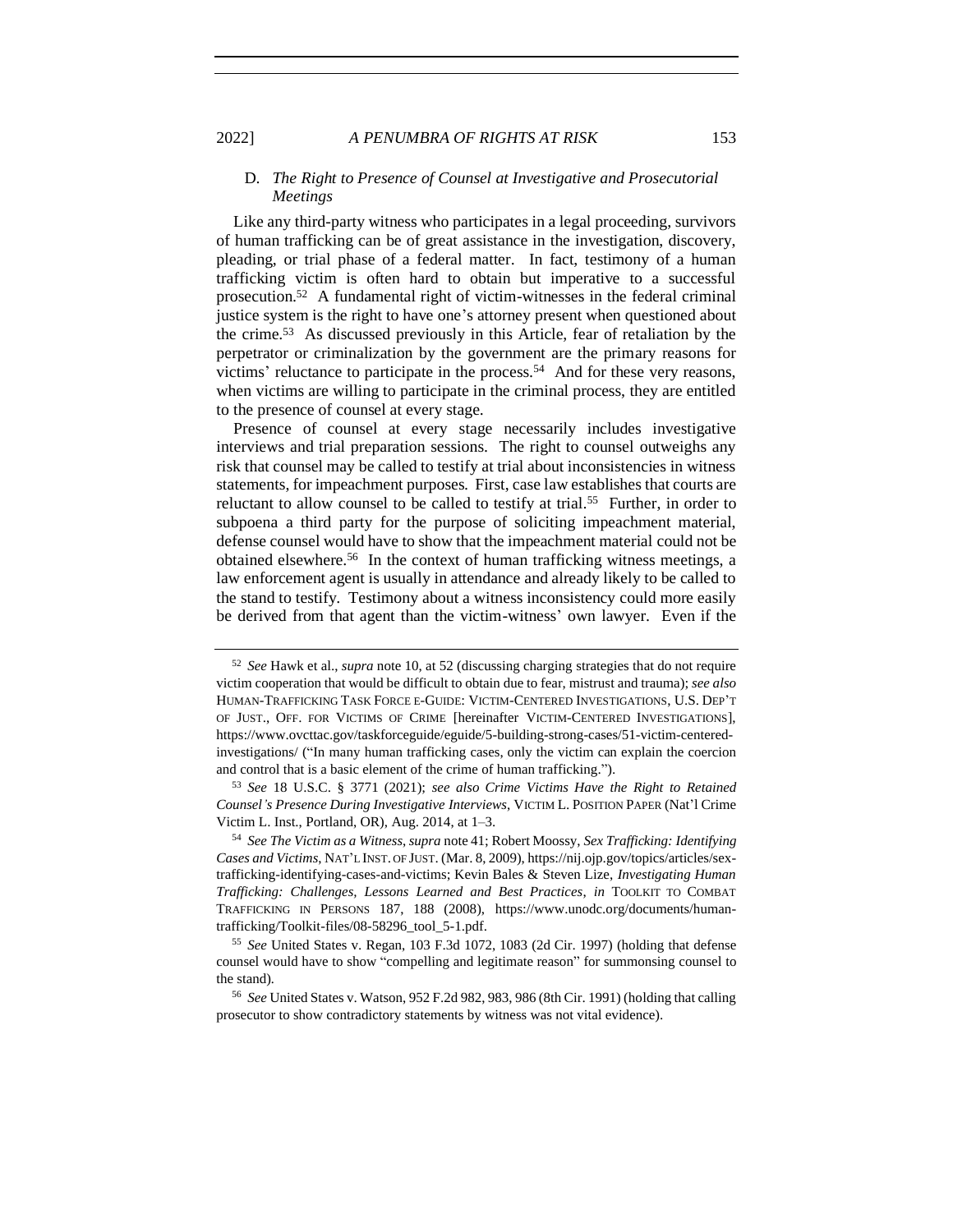"compelling and legitimate" and "not otherwise available" standards were met, protecting a victim-witness' rights under the CVRA and against selfincrimination bears more weight than the risk of providing the defense with impeachment evidence. Notably, even if the risk of providing impeachment evidence is realized, that harm falls to the government's case; not the victim. To acquiesce to the exclusion serves the interest of the government, and not that of the lawyer's own client, the crime victim.<sup>57</sup>

### <span id="page-11-0"></span>E. *The Right to the Full Amount of the Victim's Losses*

"[R]estitution awards can provide life-changing resources for a trafficking survivor."<sup>58</sup> Compensation for the wages deprived by, or the ill-gotten gains inured to, the trafficker, together with payment for other personal losses caused by the exploitation, are at the heart of restorative justice for human trafficking survivors.<sup>59</sup> Both the CVRA $^{60}$  and the TVPA $^{61}$  require remedy for human trafficking victims through criminal restitution. Specifically, United States Code, Title 18, Section 1593, provides that the court "shall order restitution for . . . the full amount of the victim's losses" which is defined by "the greater of the gross income or value to the defendant of the victim's services or labor or the value of the victim's labor as guaranteed under the minimum wage and overtime guarantees of the Fair Labor Standards Act (FLSA)."<sup>62</sup> Generally, in sex trafficking cases, this calculation is based on the gross income derived by the trafficker from the forced or coerced commercial sex.<sup>63</sup> Practically, this means multiplying the rates for the victim's commercial sex services by the time

<sup>&</sup>lt;sup>57</sup> Notably, this practice does not appear to exist for attorneys who represent third-party witnesses in white collar criminal investigations, regulatory investigations, or civil matters. If the distinction lies in the pro bono nature of services provided to human trafficking and sexual assault victim-witnesses, that is without basis. If it is because victims or witnesses of other types of crimes do not tend to be represented by counsel—rendering their presence in this context uncustomary—that too is unsupported. The rights of this type of victim are even more at stake—which means their right to presence of counsel, at every stage of the process, is even more vital.

<sup>58</sup> *See* William E. Nolan, *Mandatory Restitution: Complying with the Trafficking Victims Protection Act*, 65 U.S. ATT'YS' BULL. (Exec. Off. of U.S. Att'ys, Columbia, S.C.), Nov. 2017, at 103, https://www.justice.gov/usao/page/file/1008856/download.

<sup>59</sup> *See id.* at 96–97.

<sup>60</sup> 18 U.S.C. § 3771(a) (2021) (affording crime victims "[t]he right to full and timely restitution as provided in law").

<sup>61</sup> *Id.* § 1593 (explaining mandatory restitution).

 $62$  *Id.* §§ 1593(a), (b)(3). Under 18 U.S.C. § 1593, defendants are directed to pay the victim "the value of the victim's labor as guaranteed under the minimum wage and overtime guarantees of the Fair Labor Standards Act (29 U.S.C. [§] 201 et seq.)." *Id.* § 1593(b).

<sup>63</sup> *See id.* § 1593.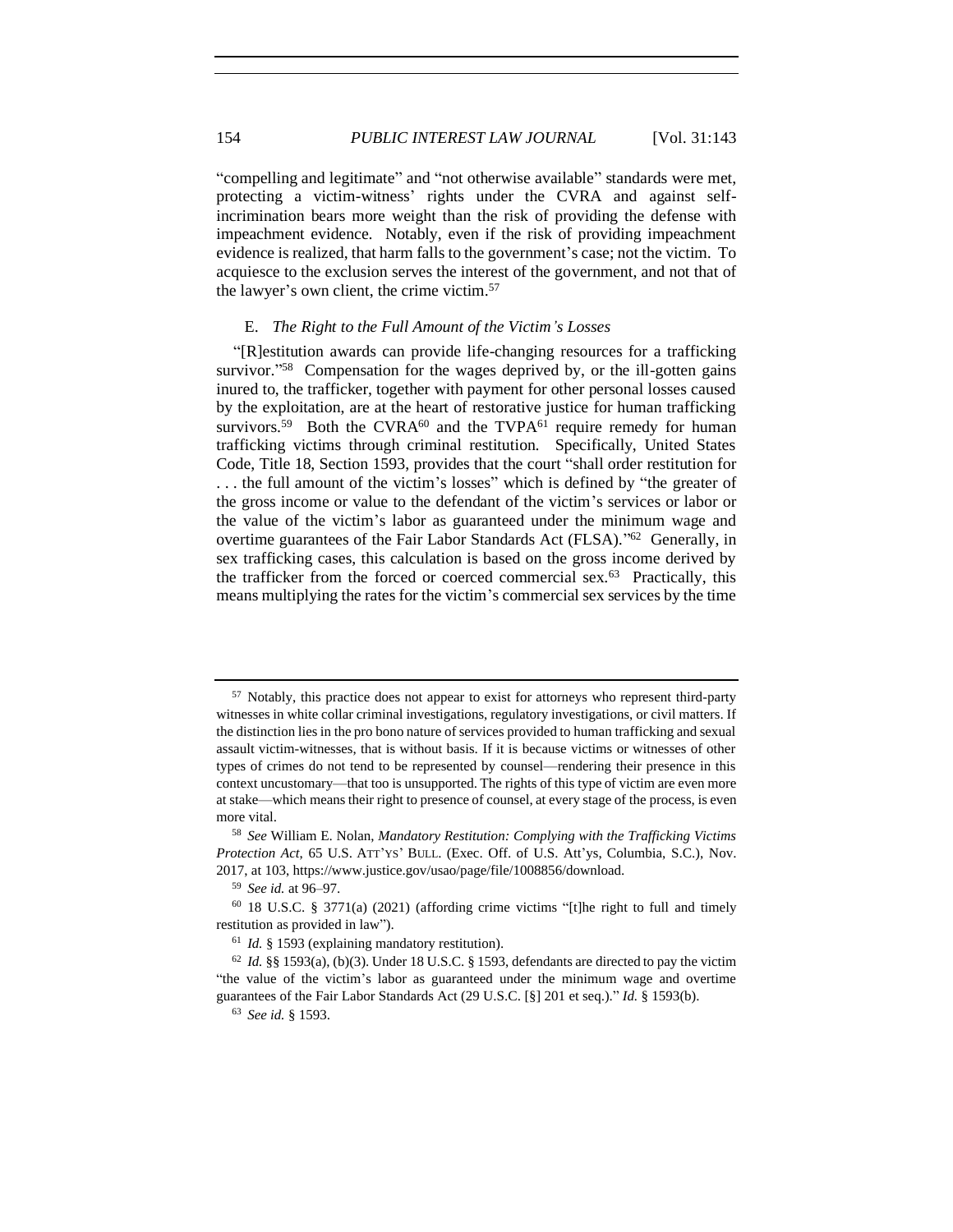periods worked.<sup>64</sup> For labor trafficking cases, restitution is generally calculated by the hourly rate for the labor performed including overtime, as determined by the Fair Labor Standards Act.<sup>65</sup> Section 1593 also requires that the restitution include:

[T]he "full amount" of the victim's losses, as defined as "(A) medical services related to physical, psychiatric, or psychological care; (B) physical an occupational therapy or rehabilitation; (C) necessary transportation, temporary housing, and child care expenses; (D) lost income; (E) reasonable attorneys' fees, as well as other cost incurred; and (F) any other relevant losses incurred by the victim." 66

The breadth of losses to be calculated, both historical and prospective, does not come close to making a victim of this crime whole, but it can help provide financial security which may be the best prevention against re-victimization.<sup>67</sup>

The good news regarding criminal restitution for human trafficking survivors is that many of the early unsettled issues that directly impacted victim recovery have since been resolved. These important areas of now well-settled law include

<sup>66</sup> 18 U.S.C. § 2259(c)(2) (2012). Section 1593(b)(3) incorporates by reference the definition of "full amount of the victim's losses" contained in § 2259(c)(2). *Id*. § 1593(b)(3) ("[T]he term 'full amount of the victim's losses' has the same meaning as provided in section  $2259(c)(2)$  and shall in addition include the greater of the gross income or value to the defendant of the victim's services or labor or the value of the victim's labor as guaranteed under the minimum wage and overtime guarantees of the Fair Labor Standards Act." (citation omitted)).

<sup>67</sup> *See* U.N. UNIV. CTR. FOR POL'Y RSCH., UNLOCKING POTENTIAL: A BLUEPRINT FOR MOBILIZING FINANCE AGAINST SLAVERY AND TRAFFICKING 13 (2019), https://www.fastinitiative.org/wp-content/uploads/Blueprint-DIGITAL-3.pdf. "All victims of modern slavery and human trafficking are entitled under international law to an effective remedy, including to compensation." *Id.* "Yet in reality access to an effective remedy is the exception, not the rule, for victims of trafficking and modern slavery." *Id.* "They often lack access to effective remedial mechanisms, and even where they do have such access these processes rarely lead to compensation, restoration or other forms of effective remedy." *Id.* "This remedy gap prolongs trauma and heightens risk of re-victimization." *Id.* The *Finance Against Slavery and Trafficking* Blueprint, designed to guide the financial sector in combatting modern slavery, identifies as a primary goal "[p]roviding and enabling [an] effective remedy for modern slavery and human trafficking harms." *Id.* at 103–05 (discussing role of financial sector to assist in investigations that yield restitution and compensation for victims).

<sup>64</sup> CASSONDRA JO MURPHY, HUM. TRAFFICKING INST., HUMAN TRAFFICKING RESTITUTION RESOURCE GUIDE FOR JUDGES 3 (2019), https://www.traffickinginstitute.org/wp-content /uploads/2019/02/Restitution-Article\_Updated-2019-05-WEB.pdf.

<sup>65</sup> 29 U.S.C. § 216(b) (2021) ("Any employer who violates the provisions of section 6 or section 7 of this Act shall be liable to the employee or employees affected in the amount of their unpaid minimum wages, or their unpaid overtime compensation . . . and in an additional equal amount as liquidated damages." (citation omitted)); *see generally* Fair Labor Standards Act, 29 U.S.C. §§ 201–19 (2021). FLSA states that victims are entitled to unpaid minimum wage, plus overtime and liquidated damages. *Id.* § 216(b).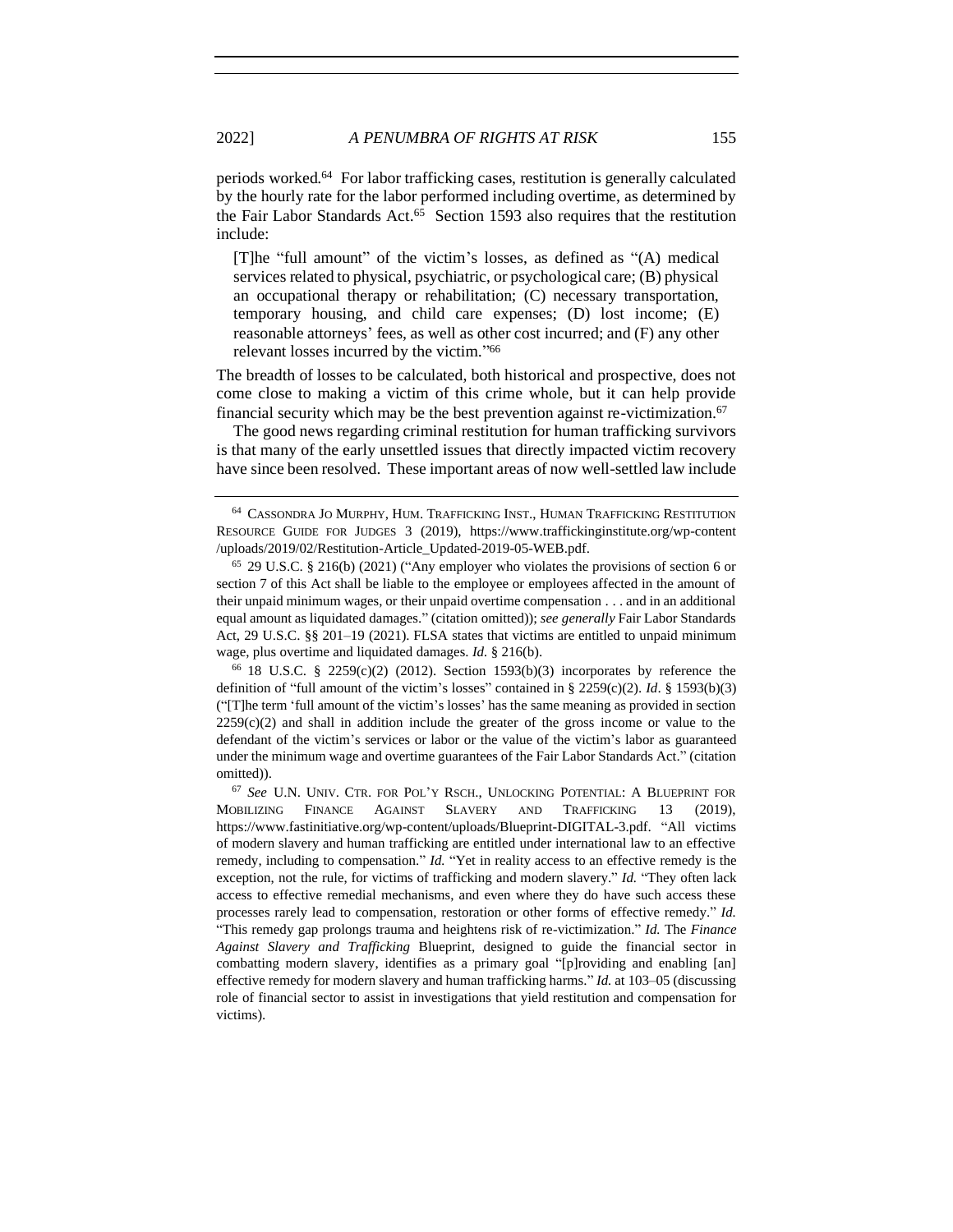that: restitution calculations under 18 U.S.C. § 1593 necessarily involve approximation;<sup>68</sup> the forced or coerced work was illegal is immaterial;<sup>69</sup> courts are not to consider the defendant's ability to pay;<sup>70</sup> restitution awards are tax free to the victim;<sup>71</sup> restitution is available to victims who did not participate in the criminal process;<sup>72</sup> criminal restitution includes personal losses;<sup>73</sup> and liquidated damages are mandatory, and compensatory in nature, for restitution calculated under the FLSA.<sup>74</sup>

<span id="page-13-0"></span>The bad news is that there is a continued downward trend of courts ordering this mandatory relief for survivors.<sup>75</sup> The rates of criminal restitution orders in federal courts are still in decline, as illustrated by a 2018 study and report conducted by the Human Trafficking Legal Center that found that restitution

 $72$  Nor do victims have to participate in the proceedings related to restitution for the benefit of the victims. *See* 18 U.S.C. § 3664(g)(1) (2021) ("No victim shall be required to participate in any phase of a restitution order.").

<sup>73</sup> *See* 18 U.S.C. §§ 1593, 3664(f)(1)(A) (2021).

<sup>75</sup> ALEXANDRA F. LEVY, HUM. TRAFFICKING LEGAL CTR., UNITED STATES FEDERAL COURTS' CONTINUING FAILURE TO ORDER MANDATORY CRIMINAL RESTITUTION FOR HUMAN TRAFFICKING VICTIMS 1 (Martina E. Vandenberg et al. eds., 2018) [hereinafter FEDERAL COURTS' CONTINUING FAILURE], https://www.htlegalcenter.org/wp-content/uploads/2018- Mandatory-Restitution-Report.pdf. The Human Trafficking Legal Center 2018 report follows its previous study of restitution orders from federal cases decided from 2009 to 2012. ALEXANDRA F. LEVY ET AL., HUM. TRAFFICKING LEGAL CTR., WHEN "MANDATORY" DOES NOT MEAN MANDATORY: FAILURE TO OBTAIN CRIMINAL RESTITUTION IN FEDERAL PROSECUTION OF HUMAN TRAFFICKING CASES IN THE UNITED STATES 1–3 (Michelle D. Miller et al. eds., n.d.) [hereinafter FAILURE TO OBTAIN CRIMINAL RESTITUTION], https://www.htlegalcenter.org/wp-content/uploads/mandatory.pdf (finding restitution ordered in 36% of cases decided during the analyzed period).

<sup>68</sup> *See In re* Sealed Case, 702 F.3d 59, 66 (D.C. Cir. 2012) ("Nor must the amount of restitution be proven with exactitude."). The court must estimate the victims' losses based on the record. *Id.*

<sup>69</sup> *See* United States v. Mammedov, 304 F. App'x 922, 927 (2d Cir. 2008).

<sup>&</sup>lt;sup>70</sup> 18 U.S.C. § 3664(f)(1)(A) (2021) ("In each order of restitution, the court shall order restitution to each victim in the full amount of each victim's losses as determined by the court and without consideration of the economic circumstances of the defendant.").

 $71$  I.R.S. Notice 2012-12, 2012-6 IRB 365 (Feb. 6, 2012) ("Mandatory restitution payments awarded under 18 U.S.C. § 1593 are excluded from [a trafficking victim's] gross income for federal income tax purposes.").

<sup>74</sup> 29 U.S.C. § 260 (2021) (mandating liquidated damages under the FLSA unless the employer demonstrates that it acted in good faith);*see also* United States v. Edward, 995 F.3d 342, 345–47 (4th Cir. 2021) (concluding that the value of the victim's labor as guaranteed under the minimum wage and overtime guarantees of the FLSA includes liquidated damages); Republic Franklin Ins. Co. v. Albemarle Cty. Sch. Bd., 670 F.3d. 563, 568–69 (4th Cir. 2012) (describing as well-settled law the notion of liquidated damages as compensatory in FLSA violations); United States v. Sabhnani, 599 F.3d 215, 259–60 (2d Cir. 2010) (upholding award of liquidated damages in conviction including forced labor and characterizing it as compensatory, not punitive, under the FLSA).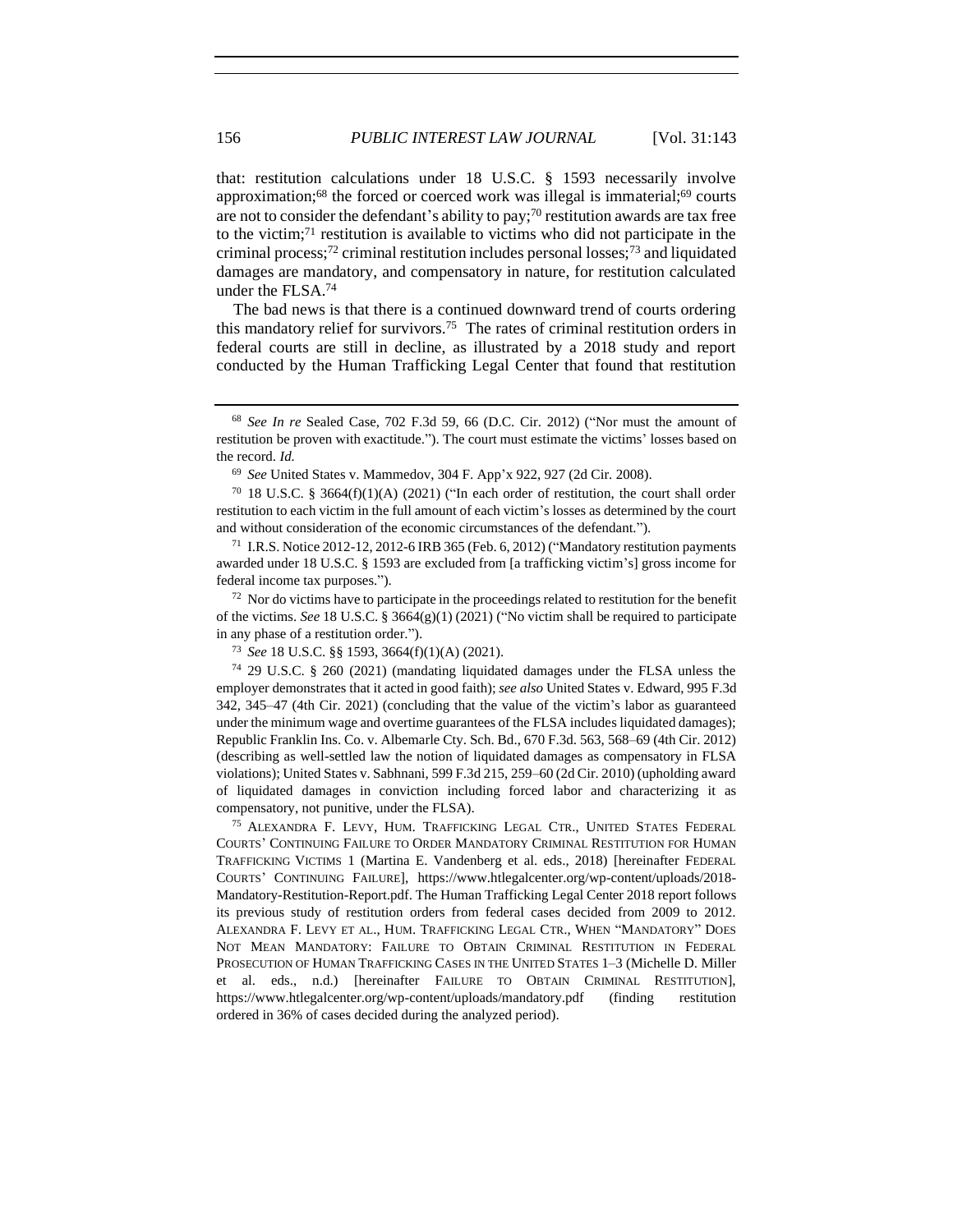<span id="page-14-1"></span>was only ordered 27% of the time during the analyzed period.<sup>76</sup> The government's failure to order mandatory restitution in all cases is inexcusable but some asserted explanations demonstrate prosecutorial misunderstanding that the burden is on the victim to participate in and even request restitution, or that restitution is somehow not mandatory if the defendant is without assets or means to pay it.<sup>77</sup> The silver lining, however, is the existence of Assistant United States Attorneys and federal courts that do understand the mechanics of criminal restitution in human trafficking cases.<sup>78</sup> For those who consider increased prosecutions of human traffickers as the most effective response to human trafficking, prioritizing restitution as part of that process may be the only way to prevent recidivism of victimization.<sup>79</sup> In other words, the federal criminal justice system is uniquely positioned to combat human trafficking both through punishing offenders and decreasing vulnerabilities to future victimization.<sup>80</sup> Pursuing<sup>81</sup> and enforcing mandatory restitution on behalf of victims in the

<sup>79</sup> *See* Amy Rahe, *How to Ensure Survivors of Modern Slavery Stay Free*, STAN. SOC. INNOVATION REV. (Jan. 26, 2021), https://ssir.org/articles/entry/how\_to\_ensure\_survivors\_of \_modern\_slavery\_stay\_free (echoing findings of study that showed that "economic empowerment is a key imperative for survivors" and acknowledging "the ever-present risk of survivors falling back into conditions of exploitation").

<sup>80</sup> *See* Nolan, *supra* note [58](#page-11-0) ("The mandatory nature of the TVPA's restitution provision highlights the significance of restitution, both as a means of stabilizing and empowering the victim and as a means of deterring the trafficking conduct.").

<sup>81</sup> While this Article does not specifically address seizure and forfeiture, it is critical that assets involved in the trafficking scheme be brought into government custody at the very beginning, before indictment, to prevent that which could be applied to victim restitution from being spent or hidden. *See generally* Elizabeth G. Wright, *Follow the Money: Financial Crimes and Forfeiture in Human Trafficking Prosecutions*, 65 U.S. ATT'YS' BULL. (Exec.

<span id="page-14-0"></span>

<sup>76</sup> *Id.*

<sup>77</sup> *See* Alexandra F. Levy & Martina E. Vandenberg, *Breaking the Law: The Failure to Award Mandatory Criminal Restitution to Victims in Sex Trafficking Cases*, 60 ST. LOUIS U. L.J. 43, 62 (2015). Restitution is mandatory regardless of defendant's ability to pay or victim's participation in the proceedings. *See* 18 U.S.C. § 3664 (2021).

<sup>78</sup> *See, e.g.*, United States v. Jennings, No. 5:18-CR-318-FL-1, 2019 U.S. Dist. LEXIS 50075, at \*1 (E.D.N.C. Mar. 25, 2019) (sentencing trafficker to life in prison and ordering payment of \$1,880,648.25 in restitution to victims); United States v. Luong, No. 3:20-CR-00079-KDB-DCK, 2020 U.S. Dist. LEXIS 151424, at \*1 (W.D.N.C. Mar. 3, 2020) (sentencing including restitution order pending); Press Release, Dep't of Just., U.S. Att'ys Off. for E. Dist. of N.C., Smithfield Man Sentenced to Three Life Sentences for Human Trafficking (Aug. 4, 2021), https://www.justice.gov/usao-ednc/pr/smithfield-man-sentencedthree-life-sentences-human-trafficking (\$418,000 ordered in EDNC); Judgment & Am. Prelim. Order Forfeiture, United States v. Miller, No. 4:14-CR-409-RBH (D.S.C. Oct. 28, 2015), ECF No. 103 (defendant pleaded guilty to fraud in forced labor, visa fraud and failure to pay minimum wage, and was ordered to pay \$75,000); Am. Judgment, United States v. Streeter, No. 8:20-cr-00304-VMC-CPT-1 (M.D. Fla. Apr. 1, 2021), ECF No. 64 (\$70,000 awarded); Judgment, United States v. Wahid, No. 3:20-cr-00098-PGS-1 (D.N.J. July 8, 2021), ECF No. 104 (\$100,000 ordered).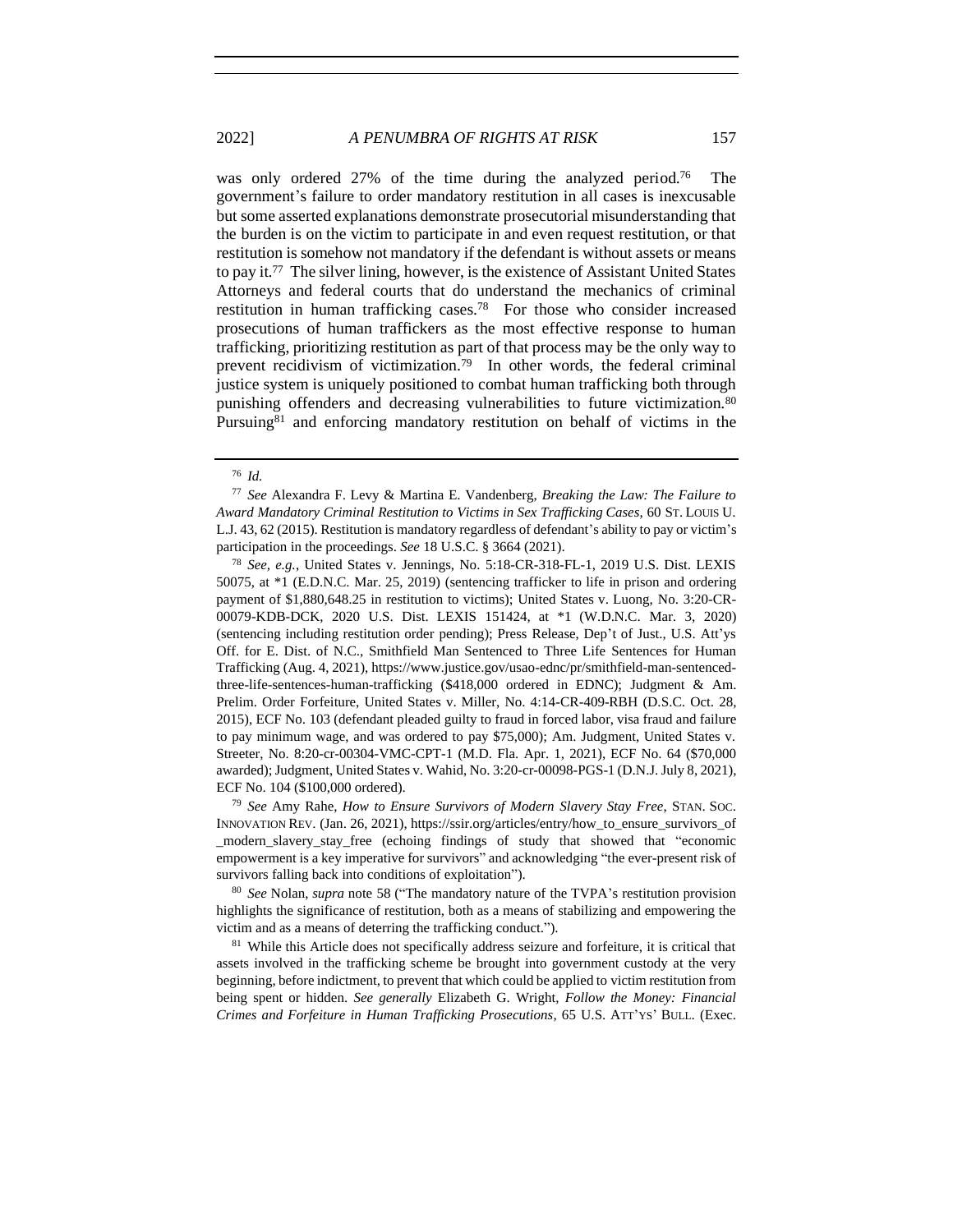criminal process is critical because of the challenges with seeking civil remedy and the importance of financial support for survivors emerging from exploitation.<sup>82</sup>

#### F. *The Right to be Heard or Not Heard at Sentencing*

It is the prerogative of a human trafficking victim-witness whether to attend and participate in the sentencing of the trafficker(s).  $83$  If a victim-witness desires to exercise their "right to be reasonably heard at any public proceeding in the district court involving [] sentencing," they may, in written and/or oral form, describe the impact of the defendant's crime on them, their family, and the community, and they may make recommendations to the court about the length of the sentence.<sup>84</sup> While the spirit of the CVRA is to give a voice to victimwitnesses in this important stage of the criminal process, it is important to understand that the *right to not be heard* is as worthy of protection. In fact, respecting a victim-witness's decision to not be heard serves the rights to "dignity and privacy" and "to be reasonably protected from the accused" as similarly afforded under the CVRA.<sup>85</sup> For reasons described in this Article, fear of criminalization, or of the trafficker or their associates, or in order to minimize the risk of retraumatization, human trafficking survivors may decline to provide any form of a victim impact statement.<sup>86</sup> Nonetheless, exercising the right to not be heard at sentencing does not impair the rights to timely notice of the results of that proceeding, or the right to "full and timely restitution" as described previously in this Article.<sup>87</sup>

<sup>85</sup> 18 U.S.C. § 3771(a)(8) (2021).

Off. of U.S. Att'ys, Columbia, S.C.), Nov. 2017, at 79, https://www.htlegalcenter.org/wpcontent/uploads/Follow-the-Money-Financial-Crimes-and-Forfeiture-in-Human-Trafficking -Prosecutions.pdf.

<sup>82</sup> *See* Rahe, *supra* note [79](#page-14-0) (identifying financial security as most critical in sustaining freedom for survivors); U.S. DEP'T OF STATE, OFF. TO MONITOR AND COMBAT TRAFFICKING IN PERSONS, THE ROLE OF THE FINANCIAL SECTOR: PROMISING PRACTICES IN THE ERADICATION OF TRAFFICKING IN PERSONS 2 (2021), https://www.state.gov/the-role-of-the-financial-sectorpromising-practices-in-the-eradication-of-trafficking-in-persons/ ("Survivors of human trafficking often discover that human traffickers have taken control of their financial identity or banking products and limited or prevented their access to the financial system, spoiling their credit record and hindering their financial reintegration.").

 $83$  18 U.S.C. § 3771(a)(4) (2021). Section 3771(a)(4) also affords victim-witnesses the right to be heard at release, plea, and parole if they so choose. *Id.*

<sup>84</sup> *See* DOYLE, *supra* note [12,](#page-3-0) at 27.

<sup>86</sup> *See* DOYLE, *supra* note [12,](#page-3-0) at 37 (acknowledging that some victims want to put the victim-witness experience behind them and end the hardship that serving as a victim-witness includes as soon as possible); *see also id*. at 38 (citing congressional record discussing stress and hardship that comes from victims having to anticipate criminal proceedings).

<sup>87</sup> 18 U.S.C. § 3771(a)(6) (2021).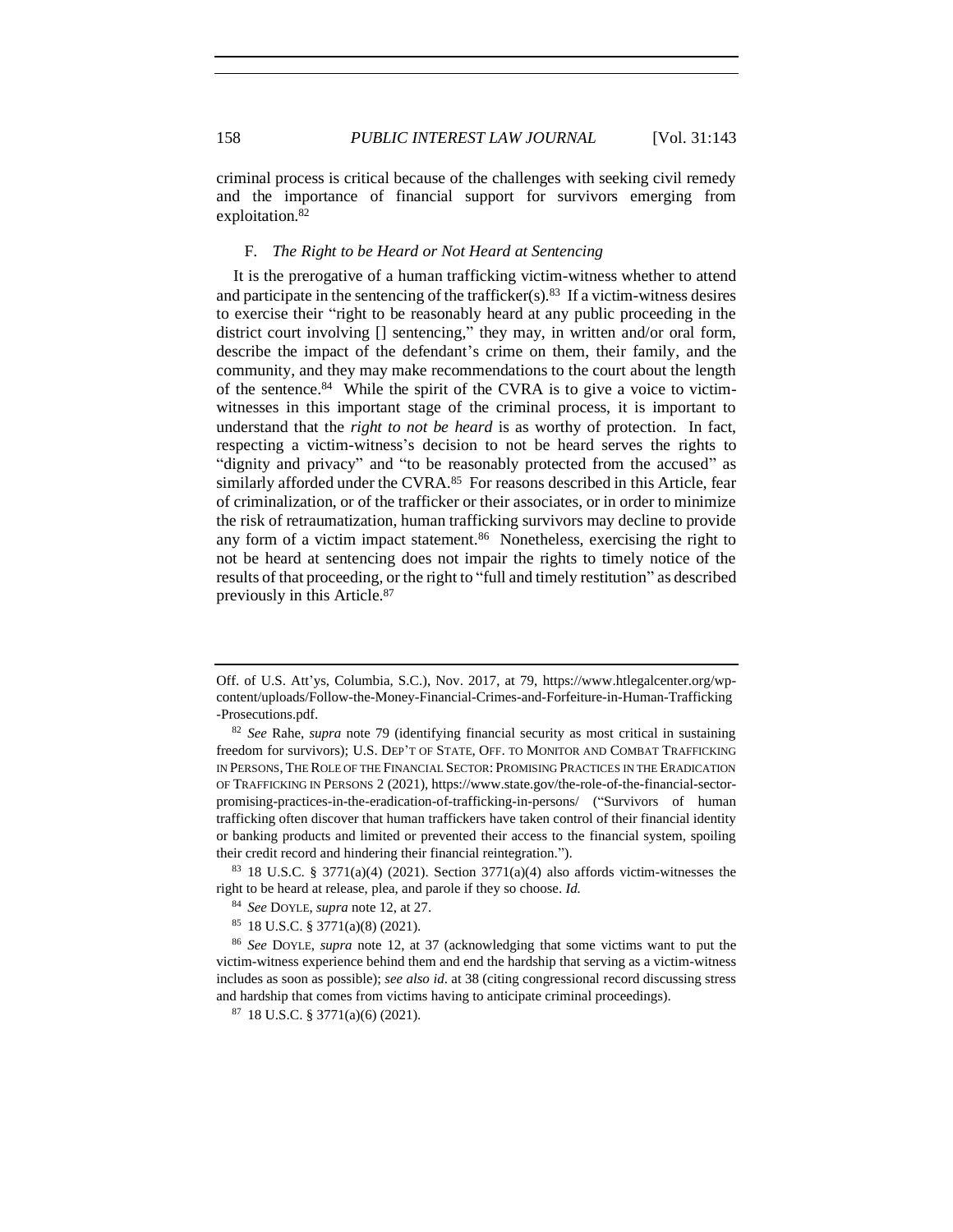### G. *Rights Related to Plea Agreements*

"Negotiated guilty pleas account for well over 95% of the criminal convictions obtained." 88 In federal human trafficking cases specifically, 80% of the 183 federal defendants charged in 2020 pleaded guilty.<sup>89</sup> The CVRA explicitly includes a crime-victim's "right to be informed in a timely manner of any plea bargain." 90 Practically, this means that *this* right in particular may be the one that is most commonly invoked or at risk for human trafficking victimwitnesses. "For the victim, a plea bargain may come as an unpleasant surprise, one that may jeopardize the victim's prospects for restitution; one that may result in a sentence the victim finds insufficient; and/or one that changes the legal playing field so that the victim has become the principal target of prosecution." 91 Therefore, a victim's right to be heard at this stage is crucial.

The right to be heard at the pleading stage does not include a role in plea negotiations or in making the final decision; that authority is vested only with the government.<sup>92</sup> However, broadly interpreting the right to be informed of a potential plea agreement to include meaningful input from the victim as to the specific terms facilitates another explicit victim right—"the reasonable right to confer with the attorney for the Government in the case." 93 The government's responsibility to use best efforts to ensure the protection of all victim rights, includes an affirmative obligation on behalf of the government to initiate such conference.<sup>94</sup> This right is only meaningful if extended to the period before an agreement has been reached so as to reflect the victim's sense of safety and justice.<sup>95</sup>

Just as the pleading stage must include protection of the right to notice and the right to confer with the government, it also must advance the victim's "right to full and timely restitution."<sup>96</sup> Recovery of restitution through plea agreements is particularly important because victims may feel deprived of the justice otherwise afforded through prosecution of the originally indicted charges which would have resulted in a more significant sentence. Therefore, it is vital that the full amount of the victims' losses be calculated and contemplated as part of

<sup>88</sup> *See* DOYLE, *supra* note [12,](#page-3-0) at 30.

<sup>89</sup> FEEHS & WHEELER, *supra* not[e 8,](#page-2-1) at 89.

<sup>90</sup> 18 U.S.C. § 3771(a)(9) (2021).

<sup>91</sup> DOYLE, *supra* note [12,](#page-3-0) at 30.

<sup>92</sup> *See id*. at 30–31.

<sup>93</sup> 18 U.S.C. § 3771(a)(5) (2021).

<sup>94</sup> *Id.*; *see* DOYLE, *supra* not[e 12,](#page-3-0) at 33; *see also* United States v. Stevens, 239 F. Supp. 3d 417, 421–22 (D. Conn. 2017) (describing government's obligation to include giving "victims a meaningful voice in the prosecution process").

<sup>95</sup> *See* DOYLE, *supra* not[e 12,](#page-3-0) at 40 (noting that the Justice for Victims of Trafficking Act addressed any confusion about when the right attaches).

<sup>96</sup> 18 U.S.C. § 3771(a)(6) (2021).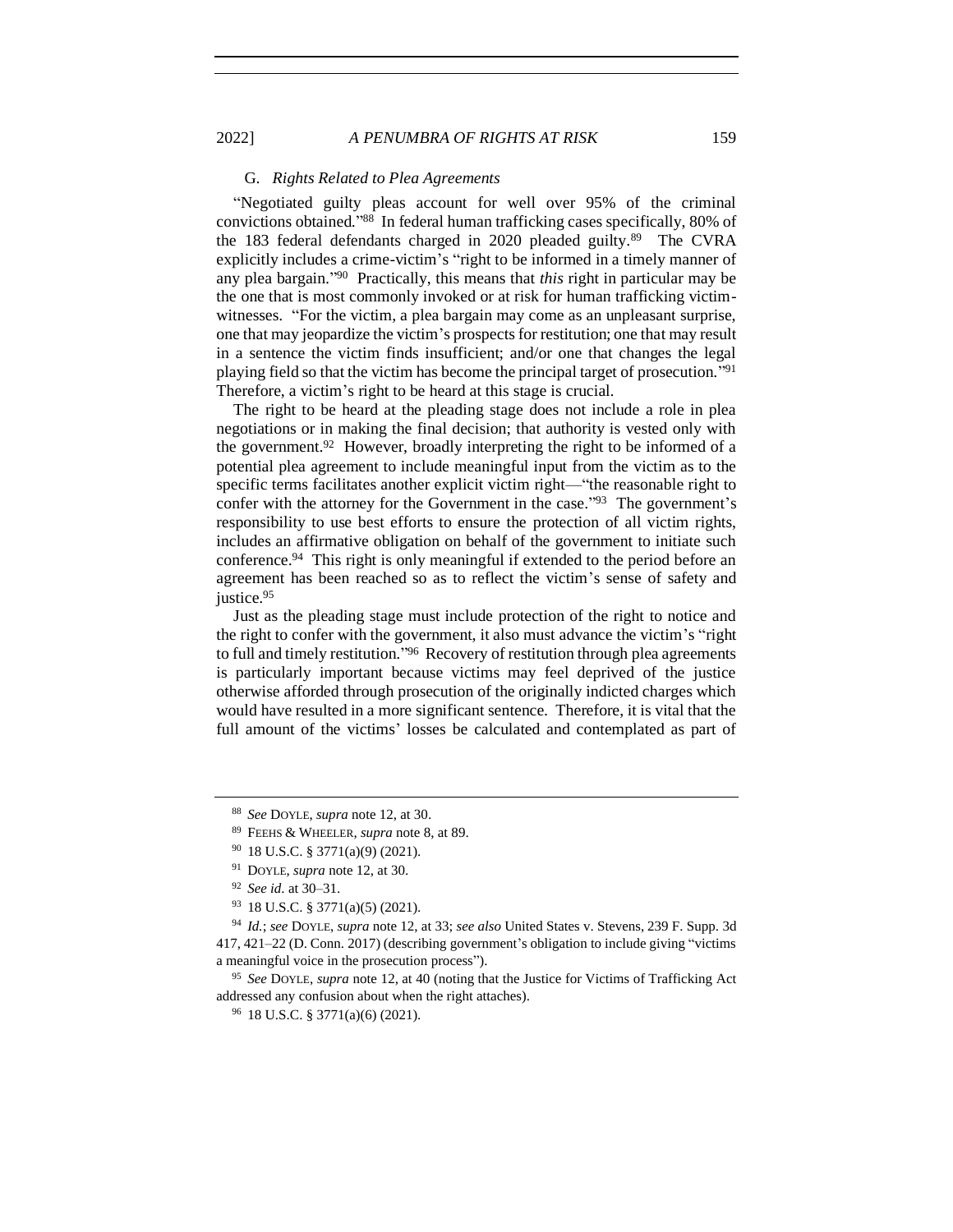every plea agreement for human trafficking-related offenses.<sup>97</sup> Section 3664 sets out the process that the government is to follow to request restitution in cases that are resolved by trial or by plea agreement.<sup>98</sup> In order to fulfill a victim's right to full restitution, plea agreements originating from indictments of human trafficking offenses but including other offenses are to include restitution as calculated under 18 U.S.C. § 1593.99 As noted, the vast majority of federal criminal cases, including those that begin as human trafficking charges, result in a plea agreement. Therefore, vigilant inclusion of carefully and inclusively calculated restitution for all losses in plea agreements best supports victims' rights.<sup>100</sup>

### H. *Immigration-Related Rights for Human Trafficking Survivors*

This Article does not endeavor to specifically address the important immigration rights afforded to survivors in human trafficking investigations and prosecutions. However, survivors, their advocates and lawyers, victim-witness coordinators, law enforcement, and courts and prosecutors ought to be informed about the various immigration-related protections available to human trafficking survivors. The TVPA and subsequent reauthorizations provide for several humanitarian immigration remedies for foreign-born survivors who meet certain

<sup>97</sup> *See* Nolan, *supra* note [58,](#page-11-0) at 102; *see also* FAILURE TO OBTAIN CRIMINAL RESTITUTION, *supra* note [75,](#page-13-0) at 7. "In plea bargains, prosecutors have a unique opportunity to secure restitution for the victims. *Id.* Following a conviction, a court calculating restitution may only consider the restitution provision corresponding to the crime charged. *Id.* But a court may accept a plea agreement that stipulates to restitution. *Id.* In addition, parties may stipulate to the calculation of restitution under another statute."

 $98$  Section 3664(d)(1) provides that the prosecutor, "not later than 60 days prior to the date initially set for sentencing," consult with the victim and "promptly provide the probation officer with a listing of the amounts subject to restitution." 18 U.S.C.  $\S 3664(d)(1)$  (2021). Section 3664(d)(5) provides that: "If the victim's losses are not ascertainable by the date that is 10 days prior to sentencing, the attorney for the Government or the probation officer shall so inform the court, and the court shall set a date for the final determination of the victim's losses, not to exceed 90 days after sentencing." *Id.* "If the victim subsequently discovers further losses, the victim shall have 60 days after discovery of those losses in which to petition the court for an amended restitution order." *Id.* "Such order may be granted only upon a showing of good cause for the failure to include such losses in the initial claim for restitutionary relief." *Id.*

<sup>99</sup> *See* 18 U.S.C. § 3663(a)(3) ("The court may also order restitution in any criminal case to the extent agreed to by the parties in a plea agreement."); *see also* Judgment, United States v. Edwards, No. DKC-8-11-CR-0316-001 (D. Md. May 8, 2013), ECF Nos. 89 & 91 (ordering restitution under 18 U.S.C. § 1593 after pleading guilty to alien harboring); Judgment & Restitution J., United States v. Bakilana, No. 1:10-CR-00093-LMB (E.D. Va. July 2, 2010), ECF Nos. 20 & 21 (awarding restitution of back wages after pleading guilty to lying to the FBI).

<sup>100</sup> *See* United States v. Edwards, 995 F.3d 342, 345–46 (4th Cir. 2021) (noting that breadth of "full amount of victim's losses" includes compensation for any delay in payment of wages).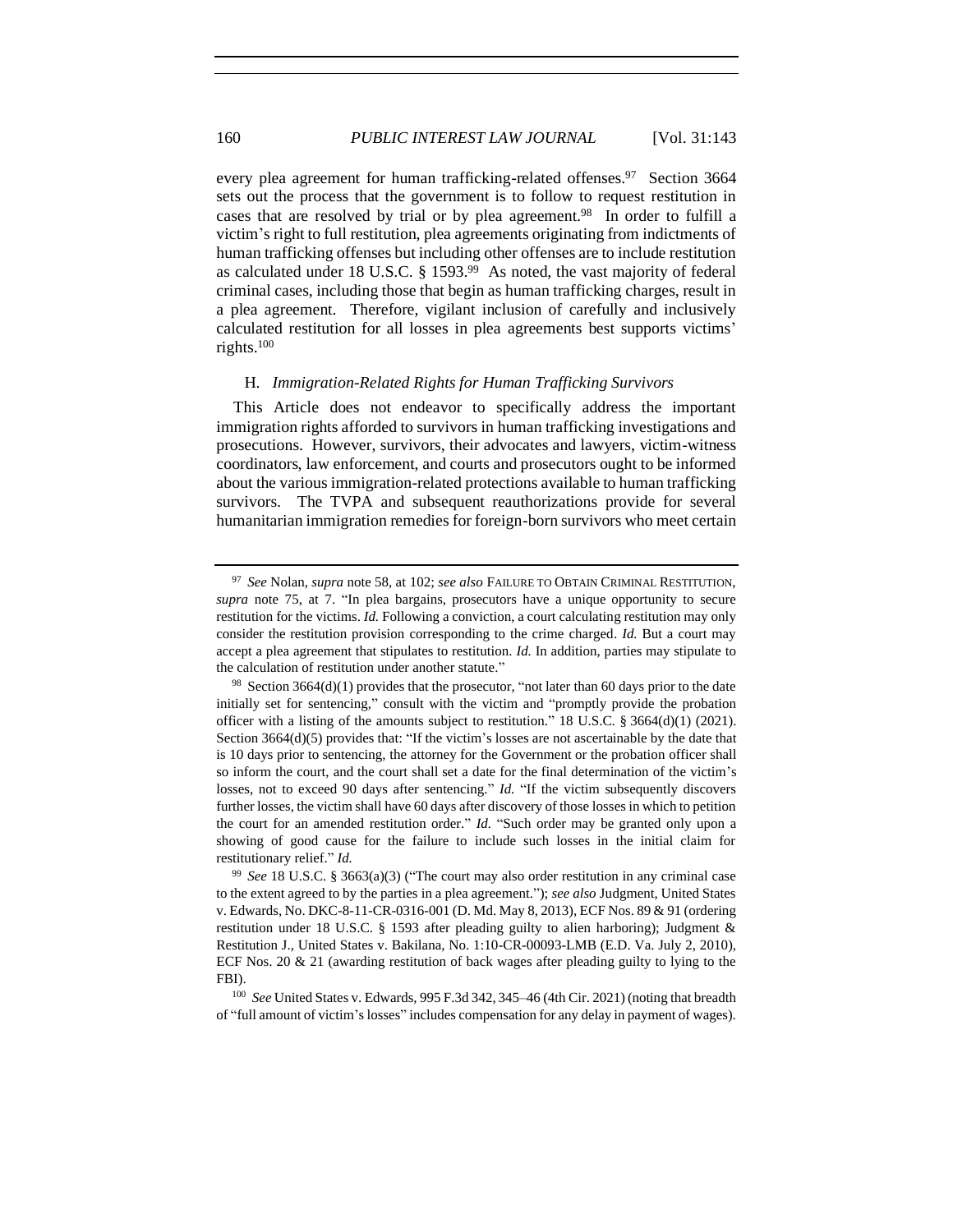eligibility standards.<sup>101</sup> These forms of relief were established with the dual intentions of protecting victims while assisting law enforcement in their investigations and prosecutions of human trafficking crimes $102$  These protections permit survivors to remain in the United States temporarily and some provide a pathway for lawful permanent residence and citizenship. Specifically, T Nonimmigrant Status, also known as a  $T$  Visa,  $^{103}$  is available to applicants who are: (1) victims of a severe form of trafficking; (2) physically present in the United States or its territories due to being trafficked; (3) who comply with any reasonable request for assistance from investigators or prosecutors (unless they are under the age of 18, or are unable to cooperate due to psychological or physical trauma); and (4) would suffer extreme hardship upon removal.<sup>104</sup> T Visas provide for work authorization, access to public benefits, and access to other supportive services such as case management.<sup>105</sup> They also provide potential eligibility for lawful permanent residence at the conclusion of a pending criminal investigation or prosecution, or after the recipient has resided in the U.S. continuously for three years while in T nonimmigrant status.<sup>106</sup>

<span id="page-18-0"></span>Continued Presence  $(CP)^{107}$  provides temporary status to victims of severe forms of human trafficking identified by law enforcement. CP allows the recipient to remain in the U.S. temporarily during an ongoing investigation and provides work authorization and access to public benefits during the validity period.<sup>108</sup> CP is initially authorized for two years and may be renewed by law enforcement.<sup>109</sup> Importantly, application for CP early in an investigation is

<sup>101</sup> Victims of Trafficking and Violence Protection Act of 2000, Pub. L. No. 106-386, 114 Stat. 1464 (codified as amended in scattered sections of 18, 22, and 42 U.S.C.); *see generally*  Steven Weller & Angie Junck, *Human Trafficking and Immigrant Victims: What Can State Courts Do?*, *in* A GUIDE TO HUMAN TRAFFICKING FOR STATE COURTS (John A. Martin ed., 2014), http://www.htcourts.org/wp-content/uploads/Ch-3\_140725\_NACM\_Guide \_OnlineVersion\_v04.pdf.

<sup>102</sup> *See* U.S. DEP'T OF HOMELAND SEC., *Immigration Relief for Victims of Human Trafficking and Other Crimes*, https://www.dhs.gov/xlibrary/assets/blue-campaign/htinformation-for-law-enforcement-officials-immigration-relief-for-victims-of-humantrafficking.pdf.

<sup>103</sup> *See* 8 U.S.C. § 1101(a)(15)(T) (2021).

<sup>104</sup> *Id.*

<sup>105</sup> *Id.*; *see also* U.S. DEP'T OF HOMELAND SEC., T VISA LAW ENFORCEMENT RESOURCE GUIDE iii (2021), https://www.uscis.gov/sites/default/files/document/guides/T-Visa-Law-Enforcement-Resource-Guide.pdf.

<sup>106</sup> *See* 8 U.S.C. § 1101(a)(15)(T) (2021); T VISA LAW ENFORCEMENT RESOURCE GUIDE, *supra* not[e 105,](#page-18-0) at 2.

<sup>107</sup> *See* 28 C.F.R. § 1100.35 (2021).

<sup>108</sup> *Id.*; T VISA LAW ENFORCEMENT RESOURCE GUIDE, *supra* note [105,](#page-18-0) at 11.

<sup>109</sup> *See* 28 C.F.R. § 1100.35 (2021); T VISA LAW ENFORCEMENT RESOURCE GUIDE, *supra*  not[e 105,](#page-18-0) at 11.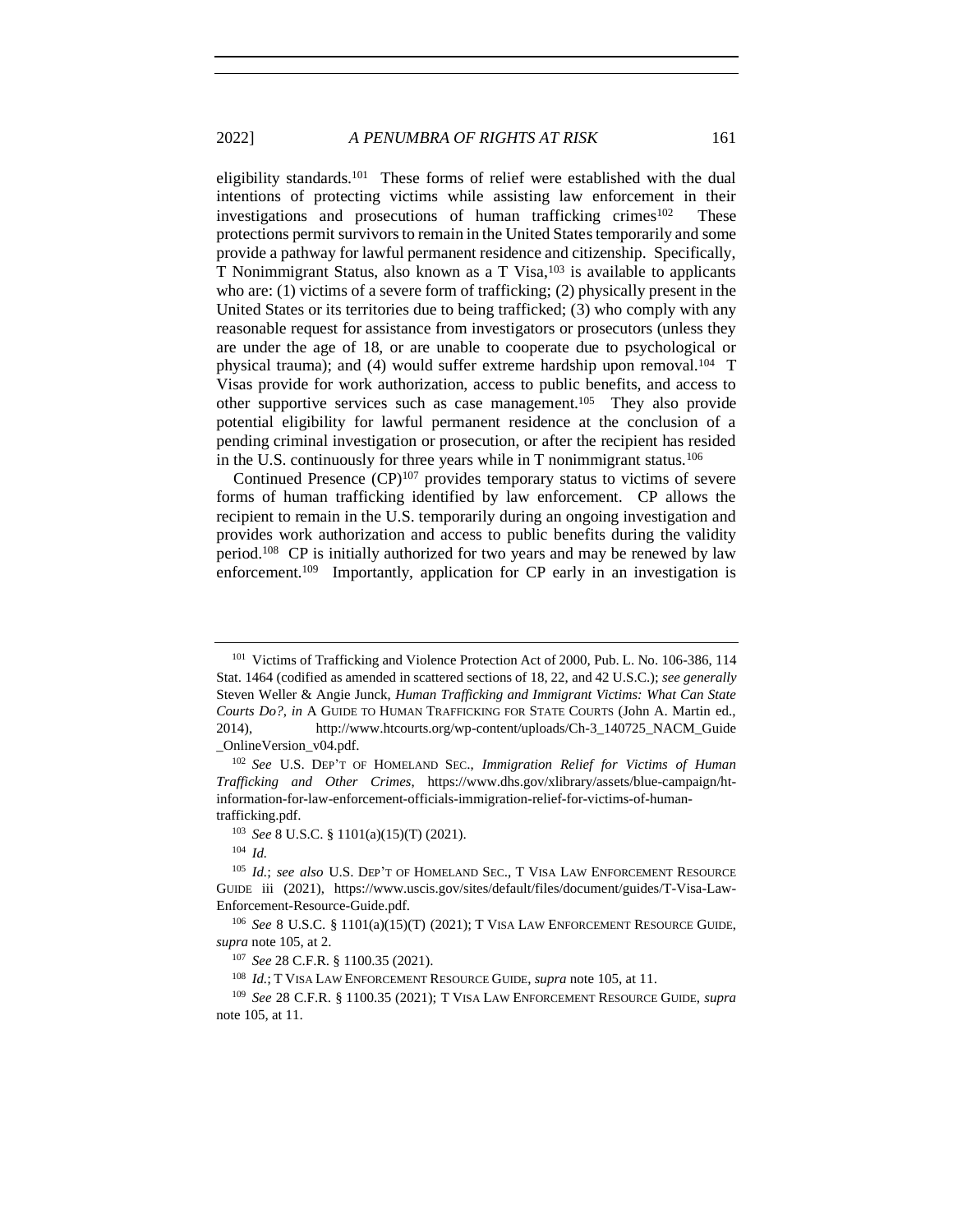encouraged.<sup>110</sup> A best practice is for law enforcement to request CP for every identified victim who lacks immigration status and may be a potential witness.<sup>111</sup> CP does not require that charges be filed or that an indictment be pending.<sup>112</sup>

U Nonimmigrant Status, also known as a U Visa or crime victim visa, is available to applicants who: (1) have suffered severe physical or mental abuse, (2) as a result of being a victim of certain qualifying crimes including human trafficking that occurred in the United States, (3) have information about the crime, and (4) who were, are being, or are likely to be, helpful to law enforcement in the investigation or prosecution of this crime.<sup>113</sup> Applicants for U nonimmigrant status must receive certification from a law enforcement agency confirming they are the victim of a qualifying crime and have been helpful in the investigation or prosecution of this crime.<sup>114</sup>

Also provided for in the TVPA is Special Immigrant Juvenile Status (SIJS)<sup>115</sup> for unmarried persons under the age of 21 with a pathway to lawful permanent residence where reunification with one or both parents is not safe due to abuse, neglect, or abandonment, and it would not be in the applicant's best interest to return to their country of nationality or last residence.

Finally, the Violence Against Women Act (VAWA) includes immigration remedy for survivors through a VAWA Self-Petition which allows spouses, children, or parents of an abusive United States citizen or lawful permanent resident who meet the statutory eligibility requirements to file their own immigrant visa petitions without the assistance of their abusive spouse, parent, or child.<sup>116</sup>

These humanitarian remedies provide critical stability and protection for foreign-born survivors of human trafficking and other crimes. Survivors who are approved for one of these remedies may receive lawful status, the possibility for employment authorization, a pathway to lawful permanent residence in the future and they may also be protected from removal and the threat of harm or retaliation in their home countries.

### II. THE RIGHT TO REPRESENTATION – THE ARMOR THAT BEST GUARDS ALL VICTIM-WITNESS RIGHTS

The federal government is obliged to use "best efforts" to protect victims' rights, and most federal prosecutors and court personnel take that responsibility

<sup>110</sup> *See* U.S. DEP'T OF HOMELAND SEC., CONTINUED PRESENCE: TEMPORARY IMMIGRATION DESIGNATION FOR VICTIMS OF HUMAN TRAFFICKING (2021), https://www.dhs.gov/sites/default/files/publications/continued\_presence\_pamphlet\_ccht\_fin al.pdf.

<sup>111</sup> *See id.*

<sup>112</sup> *See id.*

<sup>113</sup> *See* 8 U.S.C. § 1101(a)(15)(U) (2021).

<sup>114</sup> *See id.*

<sup>115</sup> *See id.* § 1101(a)(27)(J).

<sup>116</sup> *See id.* §§ 1101(a)(51), 1154(a).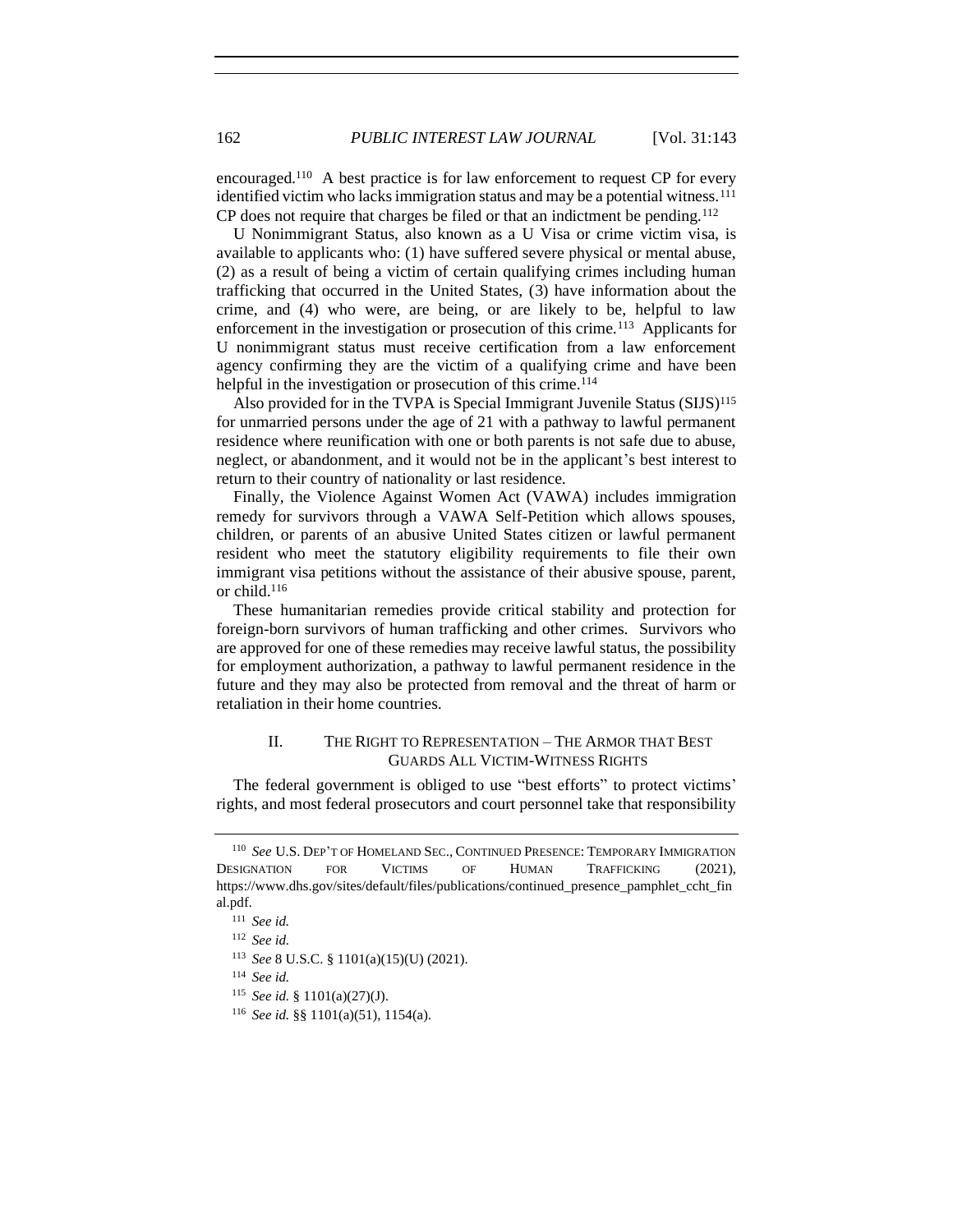seriously.<sup>117</sup> However, federal prosecutors' primary duty is to protect and advance the interests of the public, which is not necessarily consistent with the interests of crime victims.<sup>118</sup> These best efforts, together with progressive law enforcement approaches, are often characterized as a "victim-centered" model, but this is a misnomer.<sup>119</sup> In strict ethical terms, victim interests are not the polestar of prosecutorial duty. Indeed, it is likely that the drafters of the CVRA forecasted the emergence of conflicts among the various obligations borne by prosecutors when they decreed, "[t]he prosecutor shall advise the crime victim that the crime victim can seek the advice of an attorney with respect to the rights described in subsection (a)." 120 It is also clear that the drafters contemplated the role of an unconflicted representative capable of asserting victims' rights to representation by including "or the crime victim's lawful representative" into the statute.<sup>121</sup>

Prejudicial harm to victim-witness rights in the context of human trafficking may range from, on one end, untimely notice of proceedings, to, on the other end, criminalization of victimhood. The only certain method to ensure the protection of victim rights throughout all proceedings is through consistent advocacy,<sup>122</sup> which is best achieved through pro bono legal representation.

<sup>119</sup> VICTIM-CENTERED INVESTIGATIONS, *supra* note [52](#page-10-0) ("A victim-centered investigation respects the dignity of the victim and adapts, wherever possible, to meet the needs and wishes of the victim.").

<sup>120</sup> 18 U.S.C. § 3771(c)(2) (2021).

<sup>121</sup> *See id.* § 3771(d)(1) ("The crime victim or the crime victim's lawful representative, and the attorney for the Government may assert the rights described in subsection (a)."); *see also* DOYLE, *supra* not[e 12,](#page-3-0) at 43–44 (discussing how "victims' attorneys and those standing in the stead of a legally unavailable victim" ultimately control these rights, despite the grant of power to prosecutors to also enforce them).

<sup>122</sup> *See* OFF. FOR VICTIMS OF CRIME, U.S. DEP'T OF JUST., THE CRIME VICTIM'S RIGHT TO BE PRESENT 4 (Nov. 2001), https://www.ncjrs.gov/ovc\_archives/bulletins/legalseries /bulletin3/ncj189187.pdf ("The supportive presence of a trusted advocate or family member

<sup>117</sup> 18 U.S.C. § 3771 (2021); *see* DOYLE, *supra* not[e 12](#page-3-0) ("[Section 3771] directs the federal courts and law enforcement officials to see to it that the rights it creates are honored."); *see also id.* at 41–42 (distinguishing between trial court's duty to "ensure" victims' rights and lesser "best efforts" obligation imposed upon other federal officials).

<sup>118</sup> *See* AM. BAR ASS'N, CRIMINAL JUSTICE STANDARDS FOR THE PROSECUTION FUNCTION at Standard 3-1.3 (2017) ("The prosecutor generally serves the public and not any particular government agency, law enforcement officer or unit, witness or victim."). "The primary duty of the prosecutor is to seek justice within the bounds of the law, not merely to convict." *Id*. at Standard 3-1.2. "The prosecutor serves the public interest and should act with integrity and balanced judgment to increase public safety both by pursuing appropriate criminal charges of appropriate severity, and by exercising discretion to not pursue criminal charges in appropriate circumstances." *Id.* "The prosecutor should seek to protect the innocent and convict the guilty, consider the interests of victims and witnesses, and respect the constitutional and legal rights of all persons, including suspects and defendants." *Id.*; *see also id.* at Standard 3-3.4 (listing various responsibilities vis-à-vis protection and support of victims in criminal proceedings).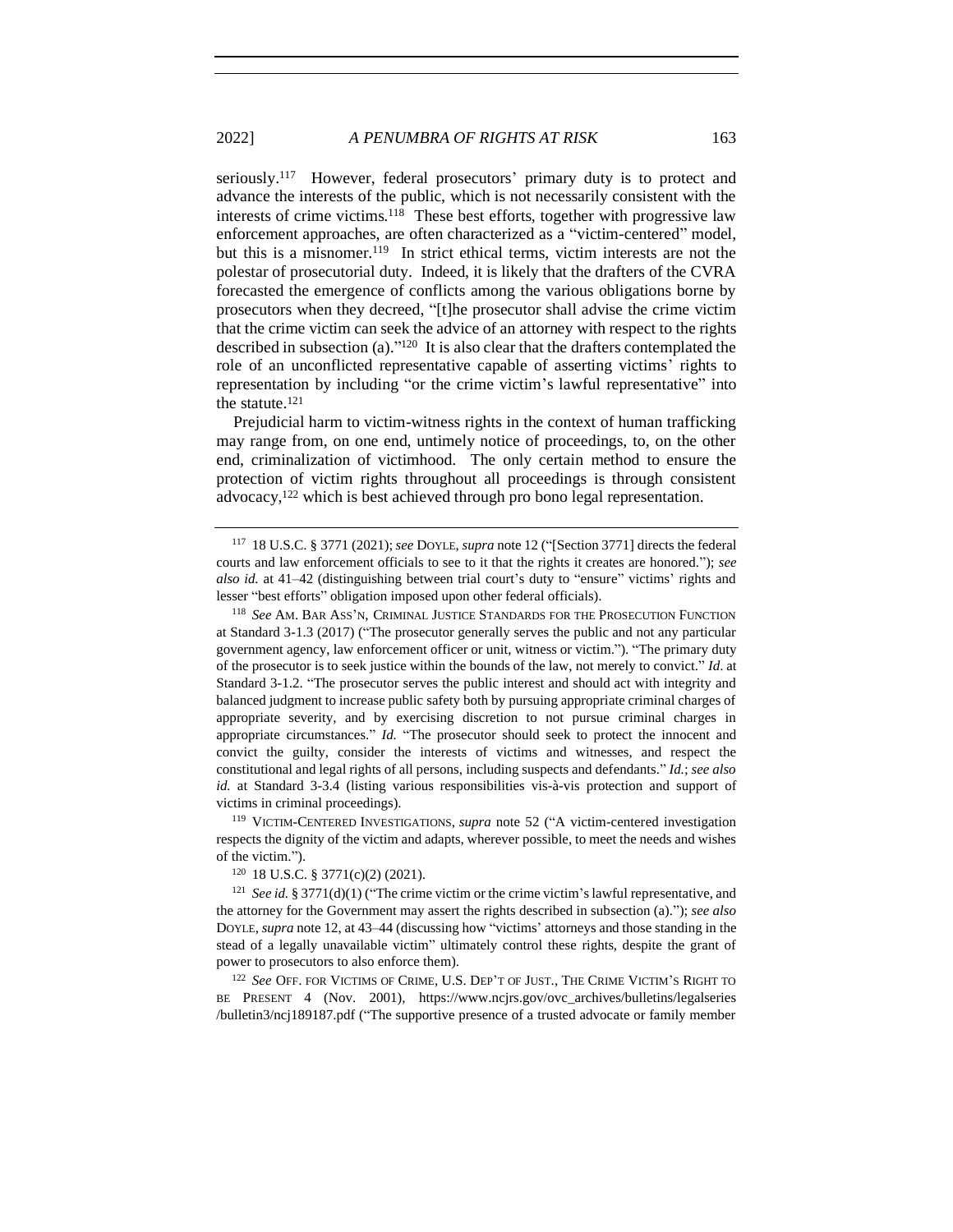Although the legislative history of the JVTA reveals some discussion of whether certain language could be construed as mandating court appointment of legal counsel for victims, Congress ultimately concluded it could not.<sup>123</sup> In the American criminal justice system, victim-witnesses generally are not entitled to legal representation, save a few limited exceptions.<sup>124</sup> Neither the CVRA nor the JVTA expanded crime victim rights to include a right to court-appointed counsel. Thus, until such a right is recognized, guaranteed protection and advocacy for victims is dependent on the benevolence and volunteerism of pro bono attorneys.<sup>125</sup>

Currently, all across the United States, there remain persistent "legal deserts," *i.e*., areas where legal services are unavailable or inaccessible to trafficking victims.<sup>126</sup> Most trafficking survivors do not have access to free legal representation by a competent lawyer who is informed about the trauma of exploitation.<sup>127</sup> While we have yet to measure the frequency of victims being represented in their role as witnesses by pro bono counsel, experts believe it to be rare, at least in sex-trafficking cases.<sup>128</sup> And yet, access to counsel has a tremendous impact on some of the most life-changing aspects of a victim's experience.<sup>129</sup>

<sup>124</sup> Victims facing material witness charges receive court-appointed counsel. 18 U.S.C. § 3006(a)(1)(A) (2021). Section 3509(h) provides for the appointment of a guardian ad litem for minor victims. *Id.* § 3509(h).

<sup>125</sup> *See* NAT'L CRIME VICTIM L. INST., RIGHTS ENFORCEMENT TOOLKIT [hereinafter RIGHTS ENFORCEMENT TOOLKIT], https://law.lclark.edu/centers/national\_crime\_victim\_law\_institute /projects/violence\_against\_women/toolkit\_resource.php (last visited Jan. 20, 2022) ("Victims' rights are rights personally held by the victim that can be legally asserted during the criminal case. Independent legal representation is absolutely critical to making these rights meaningful.").

<sup>126</sup> *See generally* HANNAH SWEENEY, THE AVERY CTR., LEGAL DESERTS REPORT 2 (2021), https://theaverycenter.org/wp-content/uploads/2021/07/The-Avery-Center-Legal-Deserts.pdf.

<sup>127</sup> *Id.* at 3.

<sup>128</sup> *See* Levy & Vandenberg, *supra* note [77,](#page-14-1) at 64 (noting immeasurability of instances of victim-witness representation).

<sup>129</sup> *See id.* (predicting positive impact of competent representation on victims' receipt of restitution); *see also* Letter from Jean Bruggeman, Exec. Dir., Freedom Network USA, to Dr. Kari Johnstone, Acting Dir., U.S. Dep't of State 5 (Feb. 5, 2021), https://freedomnetworkusa.org/app/uploads/2021/02/FNUSA2021TIPReportInput.pdf

often enables a crime victim to exercise his or her right to be present during proceedings."). "[I]t is critically important during the investigation, at trial, and in plea agreements to develop evidence that can support a reasonably certain estimation of the amount of the victim's loss." Nolan, *supra* note [58,](#page-11-0) at 99. "However, eliciting this evidence can be challenging, particularly when trauma symptoms or substance abuse issues complicate victims' ability to recount chronology or when traffickers keep victims unaware of how much customers are charged." *Id.*

<sup>123</sup> *See* DOYLE, *supra* not[e 12,](#page-3-0) at 47 (explaining legislative history that bans cause of action for failure to honor rights).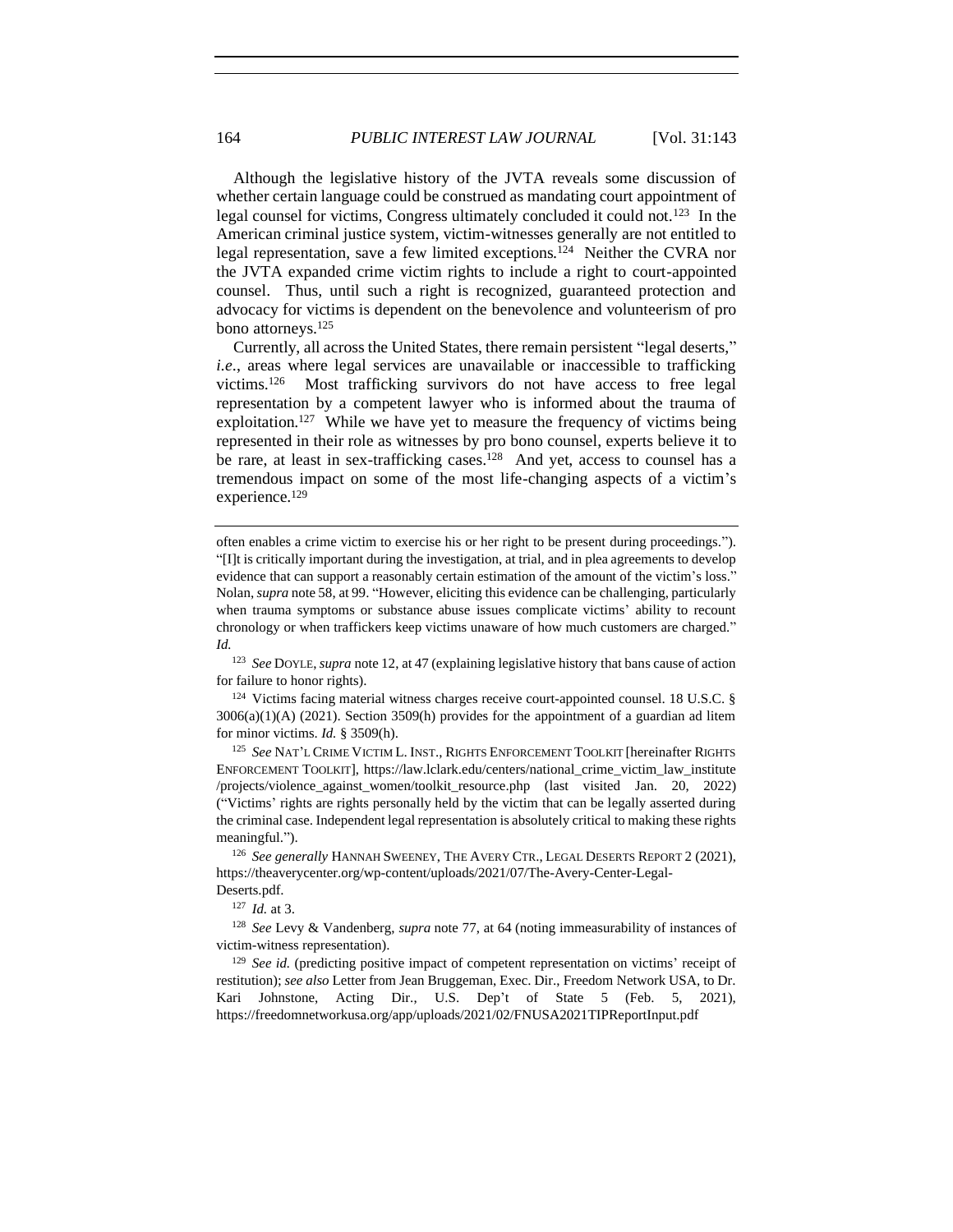Pro bono lawyers may be able to protect a victim-witness from becoming a target of an investigation and help seek compensation for all losses incurred through the victimization. Prosecutors often find that victim-witnesses cease participation at some point before case conclusion, which can make a prosecutor's preparation for restitution and sentencing more challenging.<sup>130</sup> Legal representation during the restitution stage, whether in preparation for a plea agreement or a sentencing hearing, surely increases the likelihood that victims receive due restitution.<sup>131</sup> Pro bono lawyers can advocate for victim compensation by providing the government with legal authority to support granting a restitution order that includes all losses, and can work with their client to provide accurate estimates for lost wages, ill-gotten gains, and other medical and psychological expenses resulting from their exploitation.<sup>132</sup>

Pro bono representation ought to continue through the sentencing stage and beyond. This includes ensuring notice of release or change in detention status to protect victims' right to "timely notice . . . of any release or escape of the accused" and "[t]he right to be reasonably protected from the accused."<sup>133</sup> Postsentence priorities also include ensuring enforcement and collection of restitution not paid in accordance with court-ordered restitution.<sup>134</sup> Representation throughout the entire process undoubtedly increases participation of victim-witnesses from the commencement of investigation, through pleading, trial, and sentencing, and best ensures continuity of services for survivors.

(advocating that federal government "provide trafficking victims with victim-witness counsel to advocate for restitution and other victims' rights issues before federal courts."). "Additionally, when a victim becomes uncommunicative after the conviction, it is still necessary to seek restitution, to the extent possible, based on the evidence in the record because the court is nevertheless mandated to order restitution." Nolan, *supra* not[e 58,](#page-11-0) at 101. "In such cases, it may be that the record does not contain enough information to calculate losses under § 2259(b)(3) or an 'unjust enrichment' estimate, but in most cases there is enough evidence to at least put forth an 'opportunity loss' estimate." *Id.* "While it may be difficult to deliver any recovered funds to a victim who has ceased contact with the government, the court is still required to order mandatory restitution, and the government must make reasonable efforts to contact the victim and provide the restitution recovered." *Id.*

<sup>130</sup> *See* Nolan, *supra* note [58,](#page-11-0) at 101.

<sup>131</sup> *See id.* at 99–100 (describing the challenges with obtaining information from victims to calculate restitution).

<sup>132</sup> *See id.* at 100.

<sup>133</sup> 18 U.S.C. §§ 3771(a)(1)–(2) (2021); *see also Victim Notification Program*, U.S. DEP'T OF JUST., https://www.justice.gov/criminal-vns (last visited Jan. 20, 2022) (summarizing electronic system to register to receive notices of change in detention status).

<sup>134</sup> *See Restitution*, U.S. ATT'Y OFF. DIST. OF ALASKA, U.S. DEP'T OF JUST., https://www.justice.gov/usao-ak/restitution (last visited Jan. 20, 2022) (explaining that survivors and advocates are instructed to alert the Department of Justice agency charged with enforcing restitution to known assets or sources of income of the defendant to assist in collection efforts).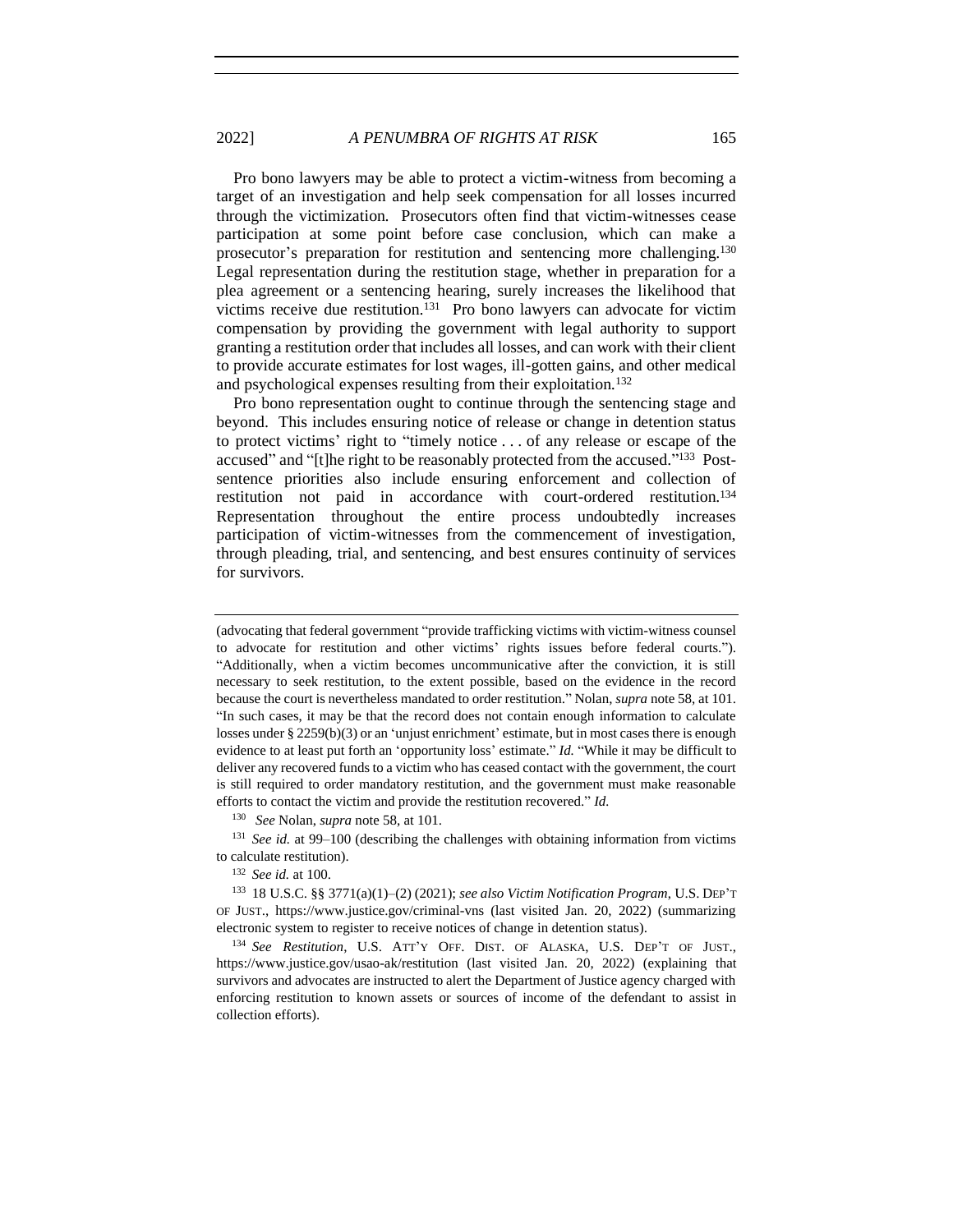### <span id="page-23-0"></span>III. FEDERAL POST-CONVICTION RELIEF – THE RIGHT OF THE FUTURE

As previously explained in this Article, federal authorities, at times, pressure human trafficking victims to assist in the prosecution of their trafficker.<sup>135</sup> Often, human trafficking victims—even those who choose to cooperate with authorities—are portrayed as complicit in their trafficker's enterprise and targeted as co-defendants.<sup>136</sup> Despite increased understanding about coercion, victims are still unjustly penalized for their forced or coerced participation in recruiting and training other victims and advertising commercial sex.<sup>137</sup> As a result, many victims end up being convicted of, or pleading guilty to, charges that can range from property and drug crimes to conspiracy and serious sex offenses. 138

For human trafficking survivors who are left with a criminal record and, in some cases, are required to register as sex offenders, this status can be a source of secondary trauma, as the collateral consequences of a criminal conviction are swift and severe.<sup>139</sup> Preventing trafficking survivors from seeking gainful employment, accessing secure housing, or receiving government benefits could even cause them to become "vulnerable to either further coercion or returning to sex work or other illegal or unauthorized work in order to subsist."<sup>140</sup>

In most states, upon proof in state court that a convicted individual engaged in a crime only as a direct result of being trafficked—meaning that they could not have possessed the requisite criminal intent because they were forced or coerced into engaging in the crime—records relating to that crime can be

<sup>136</sup> VICTIM-OFFENDER INTERSECTIONALITY, *supra* not[e 22,](#page-5-0) at 12.

<sup>137</sup> *Id.* at 2.

<sup>&</sup>lt;sup>135</sup> A 2017 survey conducted by the National Survivor Network (NSN) found that, of 130 respondents, 30.5% felt pressure to testify by law enforcement, and 22.2% of respondents reported that they felt like they had to testify against their trafficker in order to get access to help or services. NAT'L SURVIVOR NETWORK, NATIONAL SURVIVOR NETWORK MEMBERS SURVEY: IMPACT OF CRIMINAL ARREST AND DETENTION ON SURVIVORS OF HUMAN TRAFFICKING 0, 5 (2016), https://nationalsurvivornetwork.org/wp-content/uploads/2017/12 /VacateSurveyFinal.pdf.

<sup>138</sup> *See* NAT'L SURVIVOR NETWORK, *supra* not[e 135,](#page-23-0) at 2–4.

<sup>139</sup> *See* Kate Mogulescu & Leigh Goodmark, *Clemency for War Criminals but Not Survivors of Trafficking and Violence?*, GENDER POL'Y REP. (May 30, 2019), https://genderpolicyreport.umn.edu/clemency-for-war-criminals-but-not-survivors-oftrafficking-and-violence/.

<sup>140</sup> SUZANNAH PHILIPS ET AL., INT'L WOMEN'S HUM. RTS. CLINIC, CLEARING THE SLATE: SEEKING EFFECTIVE REMEDIES FOR CRIMINALIZED TRAFFICKING VICTIMS 23 (2014), https://mvlslaw.org/wp-content/uploads/2017/06/Effective-Remedies-for-Criminalized-Trafficking-Victims-CUNY-2014.pdf; *see also* NAT'L SURVIVOR NETWORK, *supra* note [135,](#page-23-0)

at 6 (finding that, of the sixty-six survey responses received on the issue of whether a respondent's criminal record had had any long-term impacts, 72.7% reported that their criminal record had created a barrier when seeking employment, and 57.8% reported it as a barrier to housing).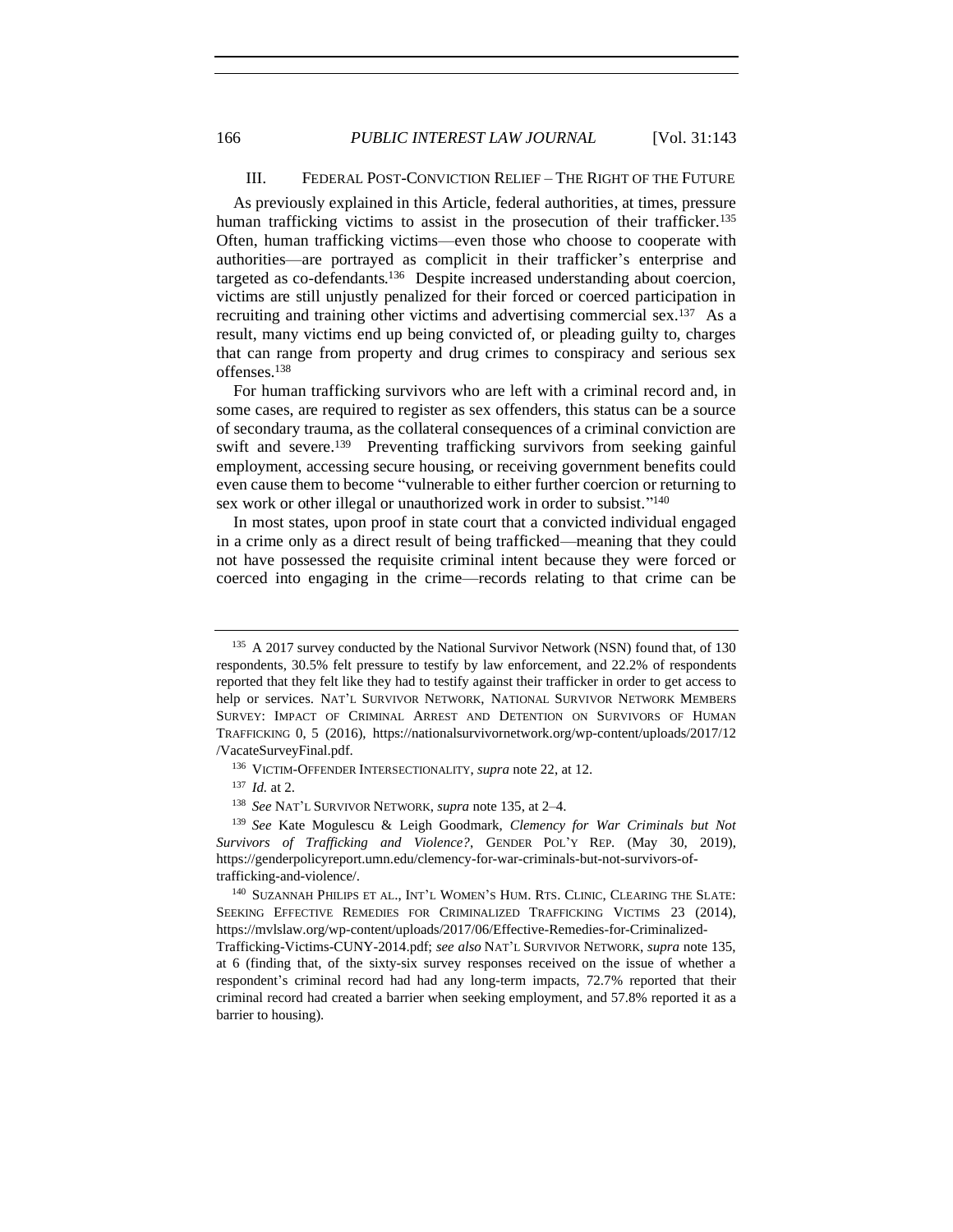<span id="page-24-1"></span>expunged, vacated, or sealed.<sup>141</sup> In the decade since New York became the first state to enact legislation creating a procedural means for survivors of human trafficking to seek vacatur of prior state criminal convictions for prostitutionrelated offenses,<sup>142</sup> forty-three other states have enacted some form of postconviction criminal record relief for adult defendants, and three more states have enacted mechanisms for expungement of juvenile delinquency records related to human trafficking or sexual exploitation.<sup>143</sup> Although an increasing number of states are expanding their laws to better reflect the victim experience,<sup>144</sup> many

<sup>144</sup> *See* N.C. GEN. STAT. § 15A-145.9 (2020) (expunctions of certain offenses committed by human trafficking victims). In 2019, North Carolina expanded eligible offenses from just prostitution-related offenses to any non-violent offense, opening up relief to the many survivors whose records were previously ineligible. *See* Amanda Robert, *States Help Trafficking Survivors Overcome Criminal Records*, ABA J. (Feb. 1, 2020, 1:05 AM), https://www.abajournal.com/magazine/article/states-help-trafficking-survivors-overcome-

<span id="page-24-0"></span><sup>&</sup>lt;sup>141</sup> The extent of relief provided by expunction, vacatur and sealing statutes, and the use of terminology vary by state. *See* ERIN MARSH ET AL., POLARIS PROJECT, STATE REPORT CARDS: GRADING CRIMINAL RECORD RELIEF LAWS FOR SURVIVORS OF HUMAN TRAFFICKING 7 (2019), https://polarisproject.org/wp-content/uploads/2019/03/Grading-Criminal-Record-Relief-Laws-for-Survivors-of-Human-Trafficking.pdf. The call for federal "vacatur" in this Article is intended to provide full exoneration, meaning the conviction is nonexistent as a matter of law and any record is entirely erased. *See* Ashleigh Pelto, *Criminal Record Relief*  for Human Trafficking Survivors: Analysis of Current Statutes and the Need for a Federal *Model Statute*, 27 MICH. J. GENDER & L. 473, 478 (2021). Discussion of state statutory frameworks in this Article does not address "safe harbor" laws, which protect children from being prosecuted for commercial sex acts, or affirmative defense laws, which provide that if a defendant meets the burden of showing their criminal conduct was the direct result of being trafficked, the prosecutor's claim is defeated even if all facts alleged in the complaint are true. *See* Jessica Aycock, *Criminalizing the Victim: Ending Prosecution of Human Trafficking Victims*, 5 CRIM. L. PRAC. 5, 7–8 (2019). These two types of laws are essential features of any human trafficking statutory framework to prevent wrongful conviction but are temporally distinct from expunction and vacatur laws which provide post-conviction relief–the focus of this discussion.

<sup>142</sup> N.Y. CRIM. PROC. LAW § 440.10(1)(i) (McKinney 2021); Jessica Emerson & Alison Aminzadeh*, Left Behind: How the Absence of a Federal Vacatur Law Disadvantages Survivors of Human Trafficking*, 16 U. MD. L.J. RACE, RELIGION, GENDER & CLASS 237, 242 (2016).

<sup>143</sup> *Survivor Reentry Project*, FREEDOM NETWORK USA, https://freedomnetworkusa.org/advocacy/survivor-reentry-project/ (last visited Jan. 20, 2022). Alabama, Arizona, Arkansas, California, Colorado, Connecticut, Delaware, District of Columbia, Florida, Georgia, Hawaii, Idaho, Illinois, Indiana, Kansas, Kentucky, Maryland, Massachusetts, Michigan, Minnesota, Mississippi, Montana, Nebraska, Nevada, New Hampshire, New Jersey, New Mexico, New York, North Carolina, North Dakota, Ohio, Oklahoma, Oregon, Pennsylvania, Rhode Island, South Carolina, Tennessee, Texas, Utah, Vermont, Washington, West Virginia, Wisconsin, and Wyoming have enacted some form of post-conviction criminal record relief for adult defendants. Louisiana, Missouri, and South Dakota have enacted mechanisms for expungement of juvenile delinquency records related to human trafficking or sexual exploitation. *Id.*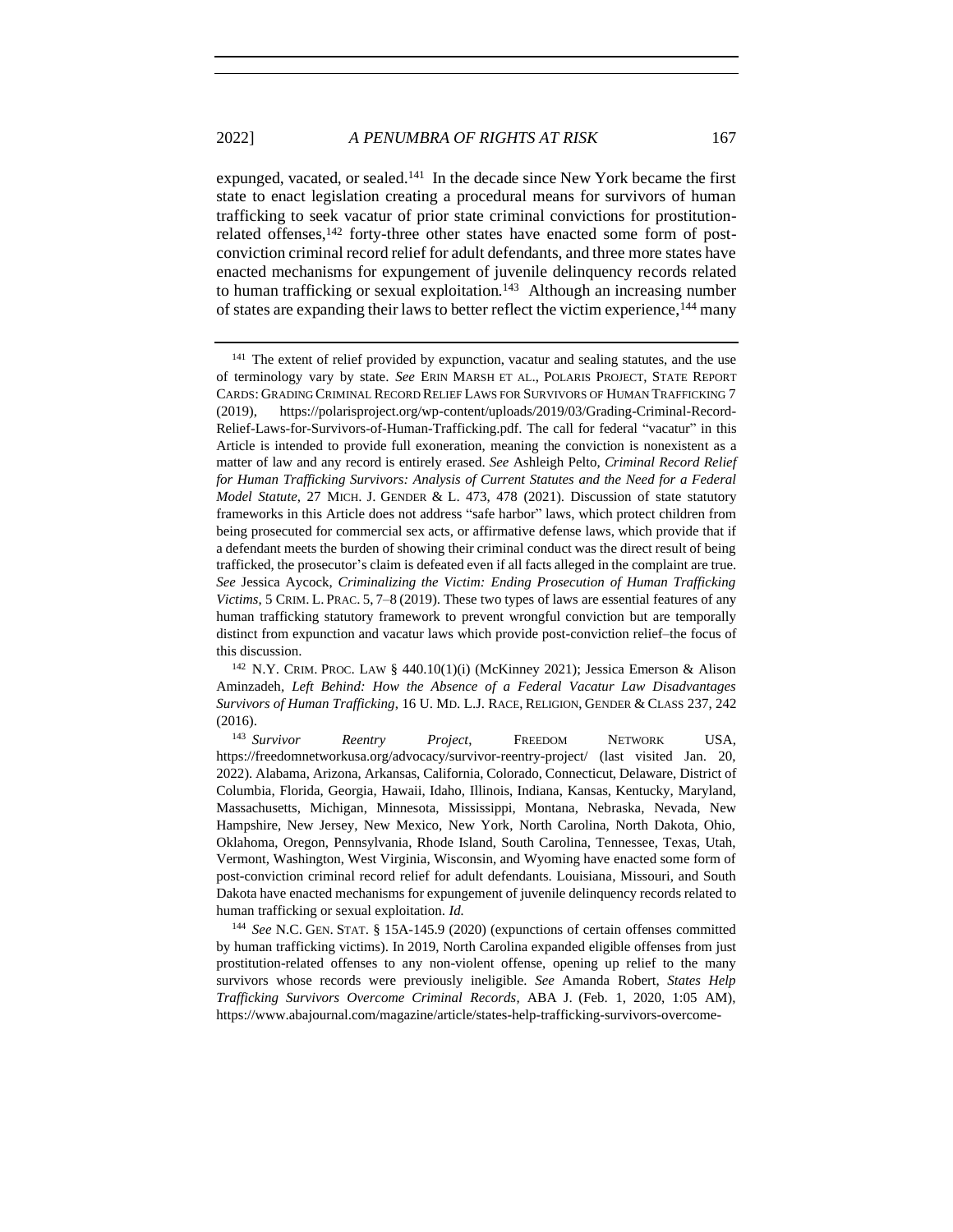trafficking survivors still find that some state vacatur and expunction remedies are inaccessible and do not provide adequate relief.<sup>145</sup>

Many state vacatur and expungement statutes narrowly circumscribe the categories of victims deemed worthy to avail themselves of conviction relief. For example, despite the clear weight of evidence demonstrating that trafficking victims are at an increased likelihood of having repeated encounters with the criminal justice system throughout their trafficking experience,<sup>146</sup> it is not uncommon for a state's vacatur statute to tie eligibility for relief to a defendant's lack of other criminal convictions.<sup>147</sup> In addition, they can "fail to cover a realistic range of offenses, require a strict nexus between the trafficking and the crime of conviction, and require a higher burden of proof." 148

<span id="page-25-0"></span>State vacatur statutes only apply to state-level criminal convictions and only within the jurisdiction in which they were enacted. For survivors who were federally prosecuted for coerced participation in a trafficking scheme or other criminal activity, there remains no viable avenue for full relief.<sup>149</sup> Unless and

<sup>145</sup> NAT'L SURVIVOR NETWORK, *supra* note [135,](#page-23-0) at 8 (finding that 75.4% of respondents reported that they had been unable to vacate their convictions, with many indicating that the process was too expensive or they did not know how).

<sup>146</sup> *See id.* at 2–3. 90.8% of respondents reported having been arrested. *See id.* When asked what specific crimes they were arrested for, 65.3% of the seventy-five survey responses indicated an arrest for prostitution, 42.7% for solicitation, and 25.3% for intent to solicit. *See id.* Also, many respondents reported having been forced by their trafficker to participate in crimes beyond mere prostitution, with 40% of respondents reported having been arrested for drug possession, 18.7% for drug sales, and 60% for other crimes. *See id.*

<sup>147</sup> *See* HAW. REV. STAT. § 712-1209.6(1) (2021) ("A person convicted of committing the offense of prostitution . . . may file a motion to vacate the conviction if the defendant is not subsequently convicted of any offense under the Hawaii Penal Code within three years after the date of the original conviction."); *see also* NAT'L SURVIVOR NETWORK, *supra* not[e 135,](#page-23-0) at 2 (finding that over 39% of respondents reported being arrested four times or less, and over 40% reported being arrested over nine times or more).

<sup>148</sup> Christian Coward, *Breaking Secondary Trauma: Developing Conviction Relief Legislation in the United States of Sex-Trafficking Victims*, 50 U. BALT. L. REV. 465, 468 (2021) (explaining that, in many states, the forms of conviction relief that are available to survivors of human trafficking are inadequate because they fail to cover a realistic range of offenses).

<sup>149</sup> Traditionally, there has been a split of authority on the issues of whether federal courts have the power to expunge criminal records on equitable grounds through the exercise of ancillary jurisdiction. *Compare* United States v. Schnitzer, 567 F.2d 536, 539 (2d Cir. 1977) ("No federal statute provide[d] for the expungement of an arrest record. Instead, expungement

criminal-records; *Survivor Reentry Project*, *supra* not[e 143](#page-24-0) (50 state survey of post-conviction relief statutes); *see also* JESSICA KITSON & KATE MOGULESCU, SURVIVOR REENTRY PROJECT, WORKABLE SOLUTIONS FOR CRIMINAL RECORD RELIEF: RECOMMENDATIONS FOR PROSECUTORS SERVING VICTIMS OF HUMAN TRAFFICKING 8 (2019), https://freedomnetworkusa.org/app/uploads/2020/06/SRP-Workable-Solutions-November-2019.pdf (offering recommendations for most effective state post-conviction relief statutory frameworks).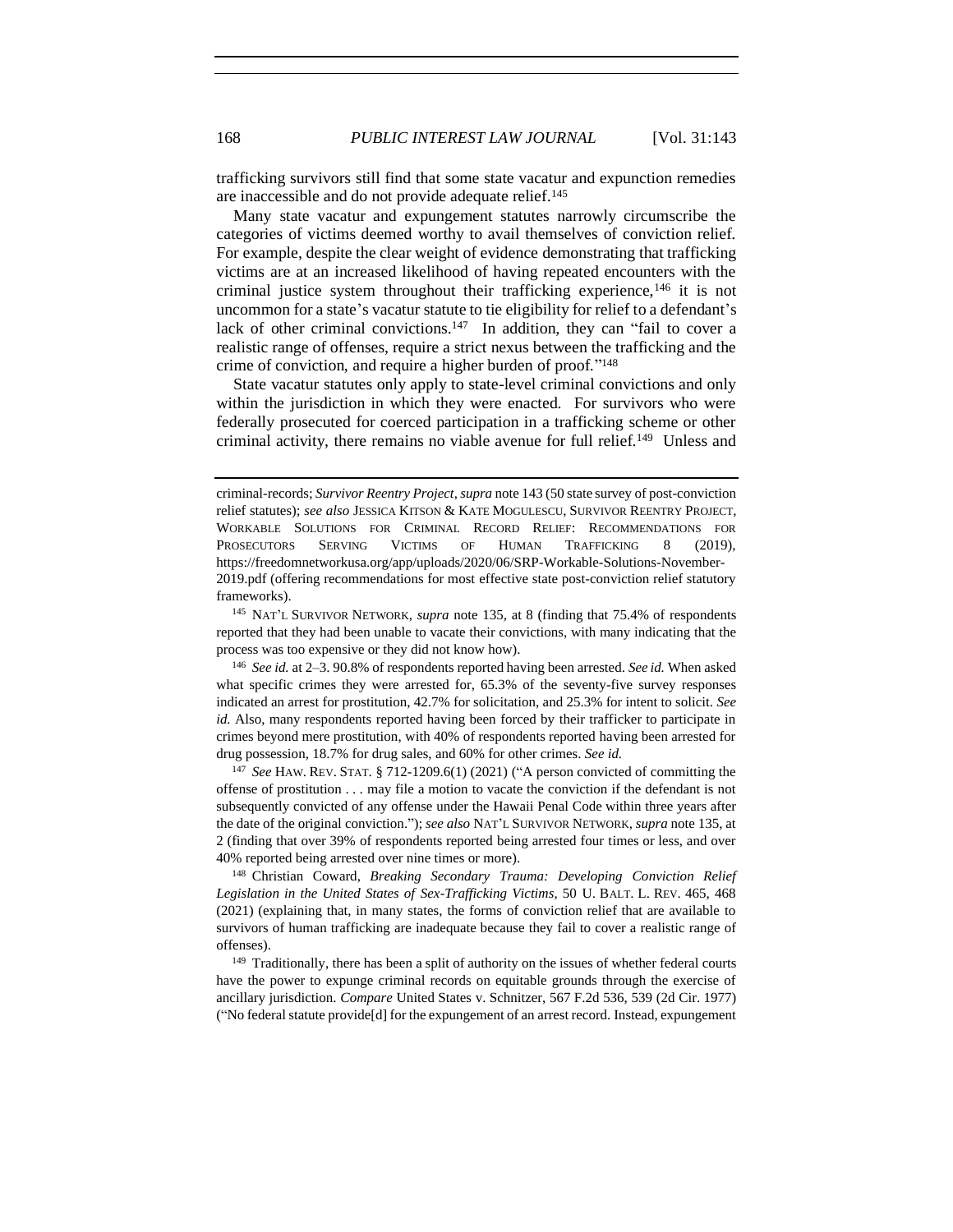until trafficking survivors with criminal records that were unjustly incurred can seek post-conviction relief for all such records, they will meet unnecessary barriers to full participation in society.<sup>150</sup> This begs the question: is this the type of hardship that we, as a society, want to subject an already-vulnerable population to?

Though not perfect, state-level statutory relief is more advanced in this victim right than the federal system. Many human rights scholars and advocates posit that the enactment of a federal vacatur law is a crucial step toward addressing the current limitations in overall relief from criminalization of survivors.

If Congress decides to craft a comprehensive federal vacatur measure to catch up to the progress at the state level, it must reflect the modern understanding of human trafficking crimes, coercion, and the victim experience. Coward states:

The factors relevant in creating the ideal model for conviction relief are: (1) having a broad range of full records relief; (2) providing arrest and adjudicatory relief; (3) allowing vacatur of a plethora of offenses including violent offenses; (4) having broad judicial discretion to take any remedial action to grant full relief; (5) a broad and inclusive standard to establish nexus to trafficking; (6) the absence of time limits and wait times; (7) a reasonable hearing requirement; (8) a "preponderance of the evidence" burden of proof requirement; (9) official documentation; and (10) victim confidentiality.<sup>151</sup>

Other recommended features of a federal vacatur bill for human trafficking survivors include an affirmative defense, indication that relief under the statute includes eligibility for benefits provided by the by the Trafficking Victims Protection Act and a grant of rights to the return of any fines, fees, costs and restitution paid as a result of the vacated judgment. Importantly, a process to ensure relief from any sex offender registry requirements resulting from a vacated conviction is a necessary part of any framework for post-conviction relief of sex offenses.

Unless Congress acts, human trafficking survivors—who all too often carry the weight of federal criminal convictions for conduct that was forced or

lies within the equitable discretion of the court . . . ."), *with* United States v. Dunegan, 251 F.3d 477, 480 (3d Cir. 2001) ("[I]n the absence of any applicable statute enacted by Congress, or an allegation that the criminal proceedings were invalid or illegal, a District Court does not have the jurisdiction to expunge a criminal record  $\dots$ "). However, in the wake of the Supreme Court's holding in *Kokkonen v. Guardian Live Insurance Corporation of America*, the disagreement has become even more profound. 511 U.S. 375 (1994). *See generally* Brandon Salky, *Ancillary Enforcement Jurisdiction: The Misinterpretation of Kokkonen and Expungement Petitions*, 69 EMORY L.J. 1255 (2020) (highlighting the trend of federal circuits holding that they do not retain ancillary jurisdiction over equitable expungement motions after *Kokkonen* but arguing that *Kokkonen* does not warrant such a restrictive interpretation).

<sup>150</sup> *See generally* Emerson & Aminzadeh, *supra* note [142.](#page-24-1)

<sup>151</sup> Coward, *supra* not[e 148,](#page-25-0) at 483.